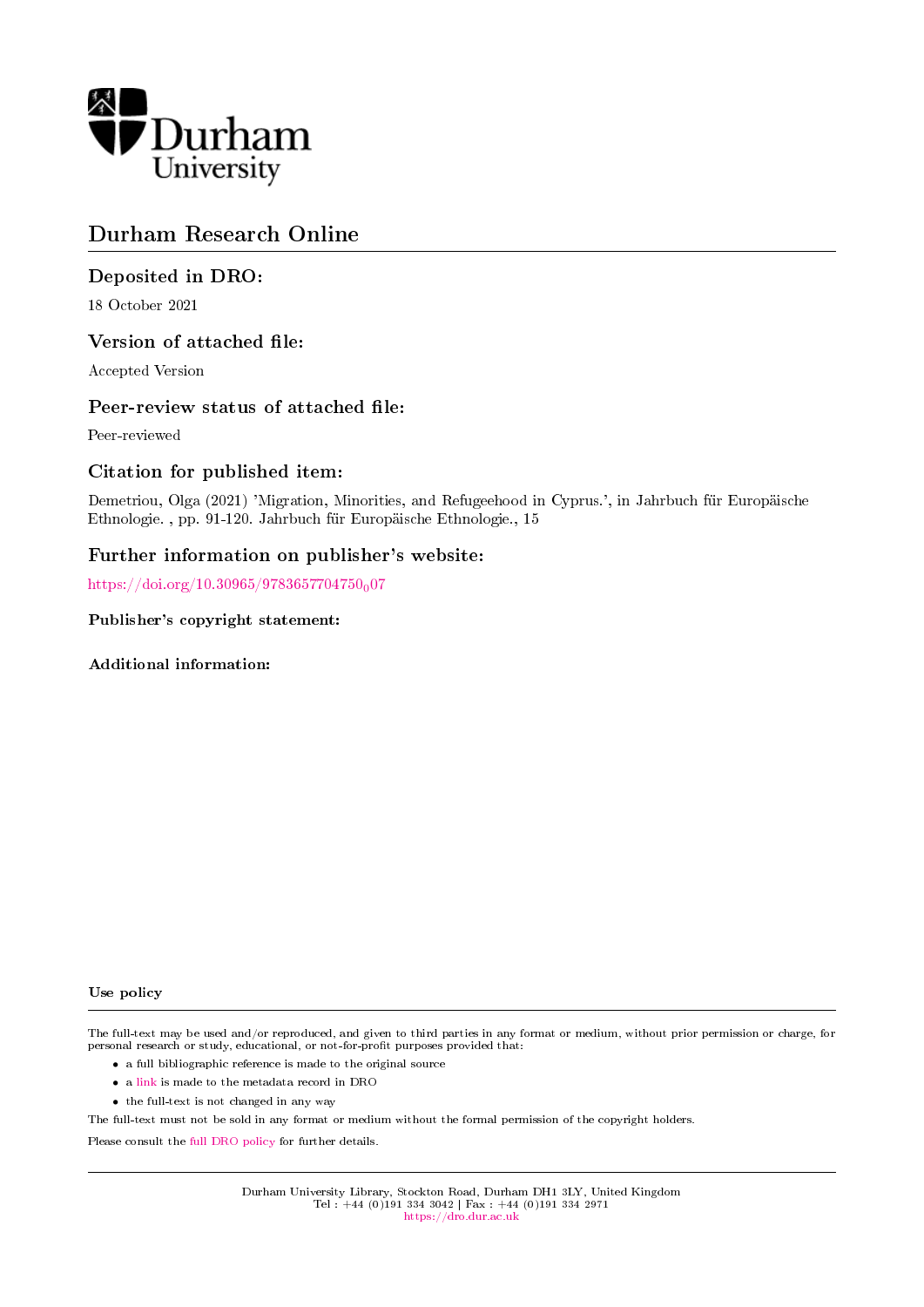# **Migration, Minorities, and Refugeehood in Cyprus: A View of the Citizenship Regime through the Lens of Displacement**

## **Introduction**

Generally known for its long-standing conflict, Cyprus is a place where the migration and refugee regimes, operating on either side of a dividing line, are imbricated in the legacies and discourses of the inter-ethnic dispute (Demetriou, 2018). This is largely because citizenship on both sides is framed by a binary logic and informed by the history of displacement on the island in the last century. This article analyses the dynamics involved in these relationships in order to explain how the governance of migration, minorities, and refugeehood stem from the politics of citizenship.

The article is divided into two sections. The first section will offer an overview of the formation of migrant, minority, and refugee communities on the island. It will thus first provide a history of migration movements on the island as a way of introducing the political and demographic complexities that make up Cypriot society today. Secondly, it will discuss further the governance of otherness on the island, particularly relating to different minority groups. Thirdly, it will provide an overview of the displacements induced by the Cyprus conflict. Fourthly, it will discuss the policies relating to refugee protection over the last two decades.

The second section will focus on the analysis of the governance of migrant, minority, and refugee groups within the citizenship regime. It will thus first provide an overview of the premises of citizenship on which belonging to the island is understood in law and practice. Secondly, it will explain how the governance of others relates to this framing of citizenship. Thirdly, it will present demographic data to exemplify the implications of these dynamics. Finally, it will summarise these relations and conclude with thoughts about policy and practice.

The article is partly based on data presented in a 2019 report on migration and its relation to the Cyprus conflict (Demetriou, 2019). It draws largely on ethnographic observations carried out over two decades of engagement on the island, numerous interviews with practitioners in related fields, and substantial desk research on law, policy, public discourse, and civic activity.

The main claim in this article is that the conflict in Cyprus cannot be delinked from understandings of citizenship and that in turn, these understandings cannot be separated from the governance of minorities, migrants, and refugees. In short, the entire socio-political sphere in Cyprus is imbued with the construction of a post-conflict subject as a refugee subject, which is always an ongoing process. This means that whatever legal categories are used to govern those subjects, displacement within the conflict is always at heart of conceptualisations of otherness and belonging on the island.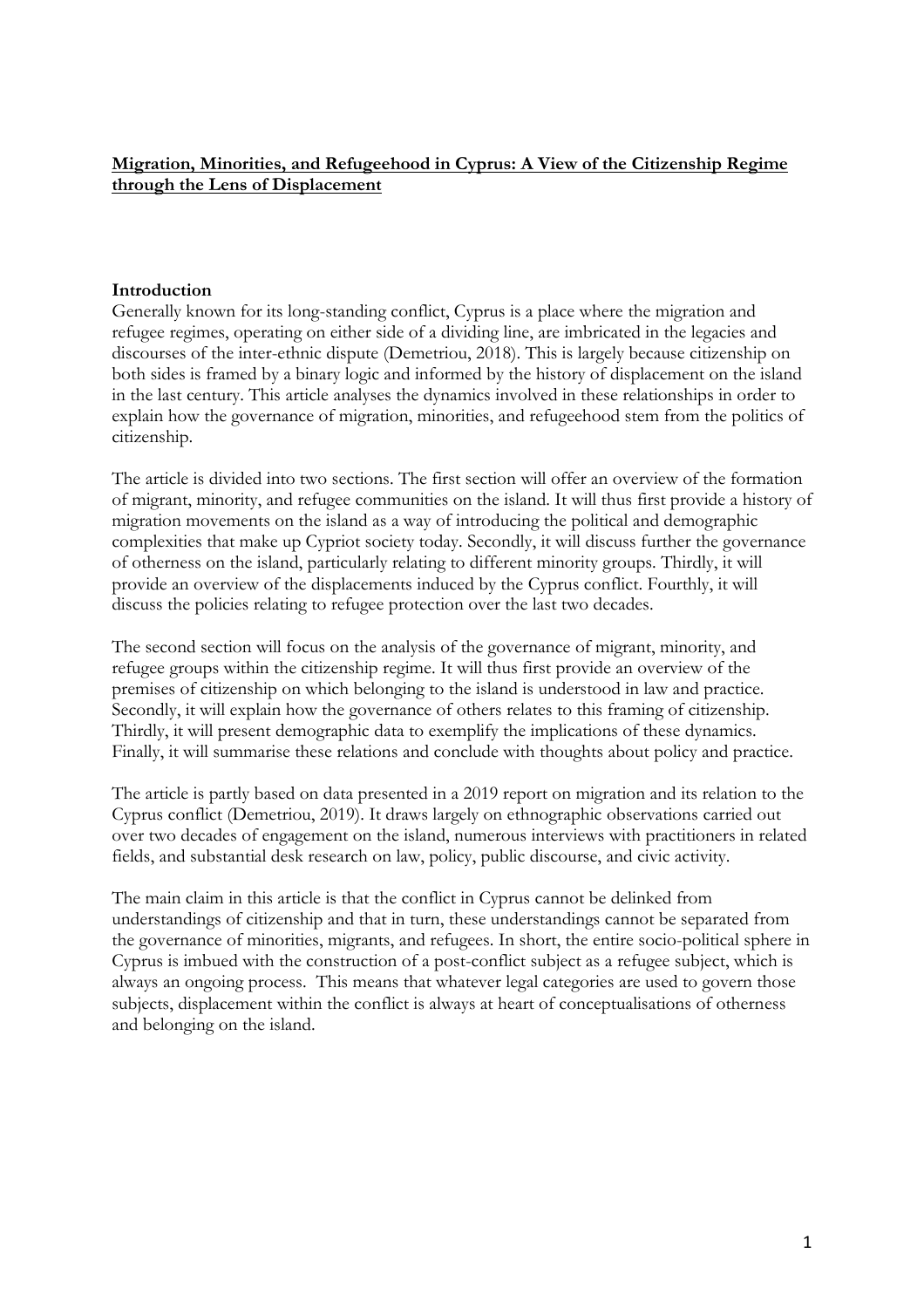## **Section I**

### **1. Historical and Political Background to Migration Movements**

Cyprus has a long history of migration and forced displacement. The island is often presented in local discourse, including history books, as having diachronically sat 'at the crossroads of civilizations', and cultural influences are celebrated for their blending of eastern and western elements (Panayiotopoulos and Nicolaidou, 2007). Significantly, all of Cyprus's local population groups identify their origins elsewhere. Greek-Cypriots often trace their cultural lineage all the way back to the Achaean Greeks who colonized the island from the 12<sup>th</sup> century BC. Maronites find their roots in communities that emigrated from present-day Syria and Lebanon from the  $9<sup>th</sup>$ century AD and through the Middle Ages. Latins claim heritage from Levantine groups that settled on the island during the Crusades and particularly the Lusignan and Venetian rulers (1192-1489 and 1489-1521). In the absence of a formalised history of the Roma population, it is speculated that the Roma settlement on the island took place in the 14<sup>th</sup> century and was related to population movements during the time of the Crusades. Turkish-Cypriots trace their roots to the Ottomans who conquered the island in 1521, and Armenians often have family histories of descendants settling in Cyprus after the genocide of 1915. Thus, the population of the island is a population identified by migration as well as by conflict.<sup>1</sup>

In the more recent past, population movements related largely to internal displacements resulting from the inter-ethnic violence of the conflict, outlined below. The year of the Republic's establishment, 1960, saw independence from colonial rule by Britain through the establishment of a constitution determining the status of various groups of citizens overviewed in the next section. As violence flared in 1963 with the breakup of the bicommunal state, the greater part of the internally displaced populations until 1974 were Turkish-Cypriots, whereas after the war of 1974 and the division of the island, Greek-Cypriots from the north became displaced to the south the Turkish-Cypriot from the south became displaced to the north. After 1974, most migration movements concerned the emigration of Cypriots for work, and the settling of populations from Turkey in the north of the island. 2

After the fall of the Soviet Union in 1989, migration patterns changed for both parts of the island. Ethnic Greeks and Turks from former Soviet Union republics could migrate to Greece and Turkey under repatriation schemes (Voutira, 1991; 2004; 2006; 2011), and from there to Cyprus. In the 1990s, as the economy--particularly in the south--was booming, labour migration policies were also instituted, allowing migration from the global south, mainly for domestic and agricultural work (Sainsbury, 2009). Irregularity and its policing gradually became more visible in public discourse, as visa permissions and restrictions became more stringently regulated. Similar work schemes in the north saw an increase in migration for domestic work, but targeted Turkic groups from Central Asia. Human rights issues also began to gradually surface, and trafficking for sexual exploitation gained attention as an issue on both sides as of the early 2000s (Agathangelou and Ling, 2003; Agathangelou, 2004; Vassiliadou, 2004).

A system of refugee protection under the terms of the 1951 UN Convention relating to the Status of Refugees (henceforth "the Convention") was put in place in the 2000s in the Republic of Cyprus, whose largely Greek-Cypriot authorities in practice exercise control over the southern part of the island since the division of 1974 (the north being controlled by Turkish-Cypriot authorities and largely dependent on Turkey). The Republic effectively took over from UNHCR, at this point, as the latter had been stationed on the island since the 1960s and had been active in

<sup>1</sup> Studies on the groups mentioned can be found in Varnava, Coureas and Elia (2009), Coureas (2000), Pattie (1997; 2013), Constantinou (2007), Nevzat (2005), Erdal Ilican (2011).

<sup>2</sup> Early studies of displacement in Cyprus include Evdokas et al (1976), Volkan (1980), Loizos (1981), Zetter (1991).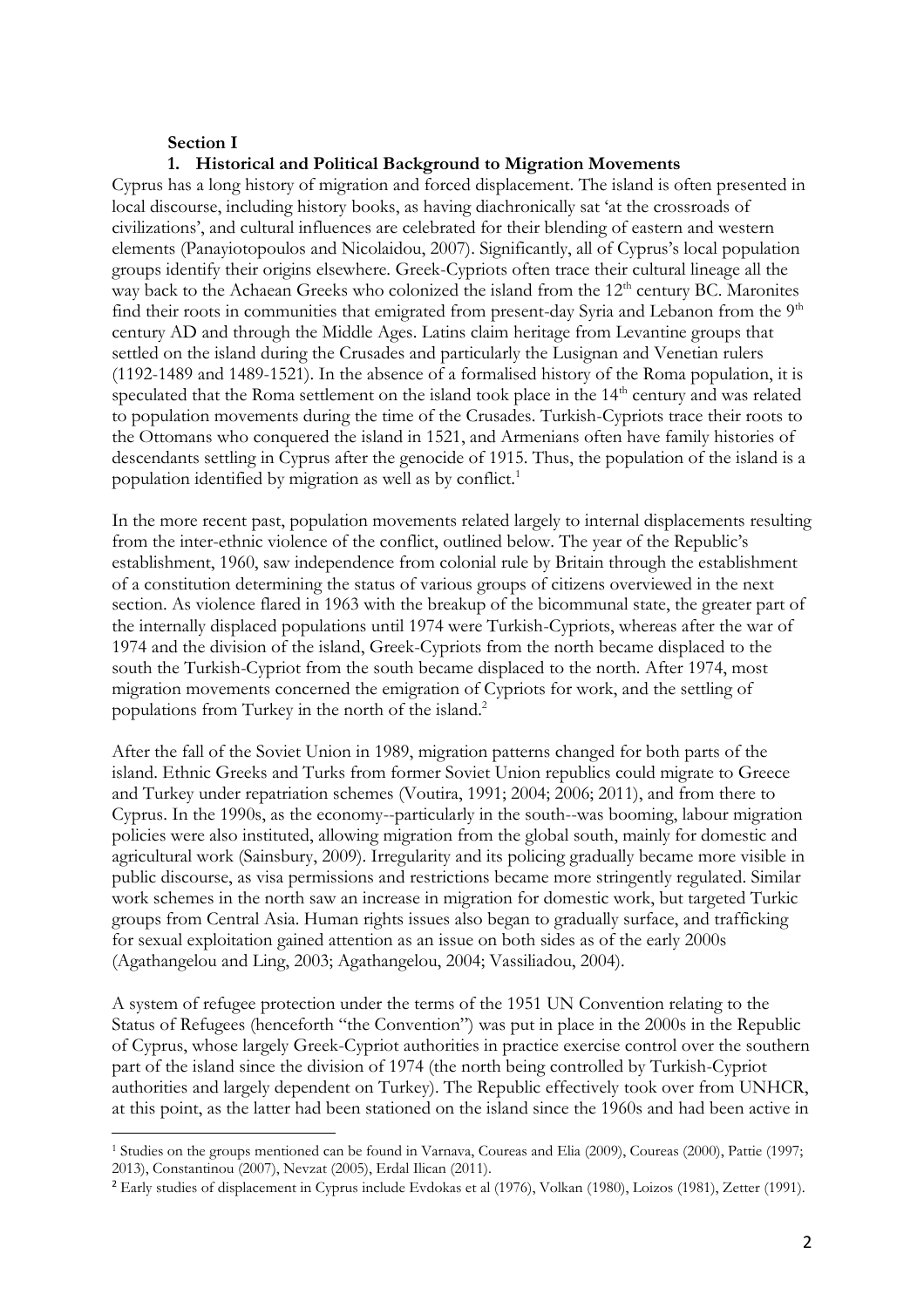protecting internally displaced Cypriots in the 1960s and 1970s and then shifted its focus from Cypriot displaced populations to foreign refugees. The entry of Cyprus into the EU in 2004 meant that the asylum system was streamlined with EU directives since the early 2000s. By extension, much of migration policy that hinges on irregular migration and refugee protection also came within the purview of EU legislation. Free movement within the EU also meant that migration from new entrant countries in particular also increased (Mainwaring, 2012; 2014; Trimikliniotis, 2001).

At present, Cypriot migration policy is intimately tied to EU policies with respect to the south and to Turkish policy with respect to the north. This creates a situation whereby migration dynamics and demographics vary substantially between the two sides. The on-going stalemate of the conflict also means that there is no communication between the two sides so that policy may be coordinated. And yet, the policing of migration takes account of the conflict in various ways, starting with the status of the Green Line, and with the territorial dispute.

A case in point is the governance of refugee protection during the COVID-19 pandemic which imposed severe restrictions of movement in Cyprus over the last year. Since the start of the pandemic in March 2020, strict lockdowns were implemented on both sides of the island lasting until the early summer months. Cases of infection were overall well managed, during this first phase at least, on both sides, but this was largely due to the island's halting of all passenger air traffic. In addition, and prior to the closing of airports on both sides, movement across the Green Line, which had been possible since 2003, was also halted. This had an impact on refugees who had up to then been crossing the Green Line and seeking asylum in the south, having arrived in the north, mainly from Turkey. It is indicative that right after the lockdown was announced by authorities of the Republic on March 15, a boat of Syrian refugees was pushed back by Greek-Cypriot marine patrols and forced to disembark in the north of the island, where no asylum procedures exist.<sup>3</sup> As of the time of writing further pushback have been reported, while reports also surfaced of refugees stranded on the Green Line, unable to cross into the south or return to the north.<sup>4</sup>

### **2. The Governance of Minority Groups**

The way in which minority groups are governed in Cyprus intersects with the experience of displacement on the island in mostly indirect ways. Minority groups have generally not been targeted for displacement because of their minority status but rather because this status was treated as membership of larger community groups, i.e. either the Greek-Cypriot or the Turkish-Cypriot community.

The Constitution of the Republic of Cyprus, as will be explained further below, recognises three groups as religious groups rather than ethnic minority groups. These are the Armenian, Maronite, and Latin communities. In terms of citizenship, all three groups are counted as members of the Greek-Cypriot community. Each of these groups trace their origins within migration movements tied to the history of the island. They are also connected to specific locations: for example, large Maronites communities lived in a village cluster in the northwest of the island prior to their internal displacement in 1974. Armenians lived in Turkish quarters, mainly in Nicosia prior to their displacement in 1964. Because of the locations they inhabited, these two groups experienced displacement very differently. Maronites were able to maintain residence rights in their origin villages through the years of division. Armenians, who lived in

<sup>3</sup> <https://www.aljazeera.com/news/2020/3/30/cyprus-pushes-syrian-refugees-back-at-sea-due-to-coronavirus>

<sup>4</sup> <https://english.alaraby.co.uk/english/news/2020/9/26/iranian-asylum-seeker-stuck-in-limbo-on-divided-cyprus>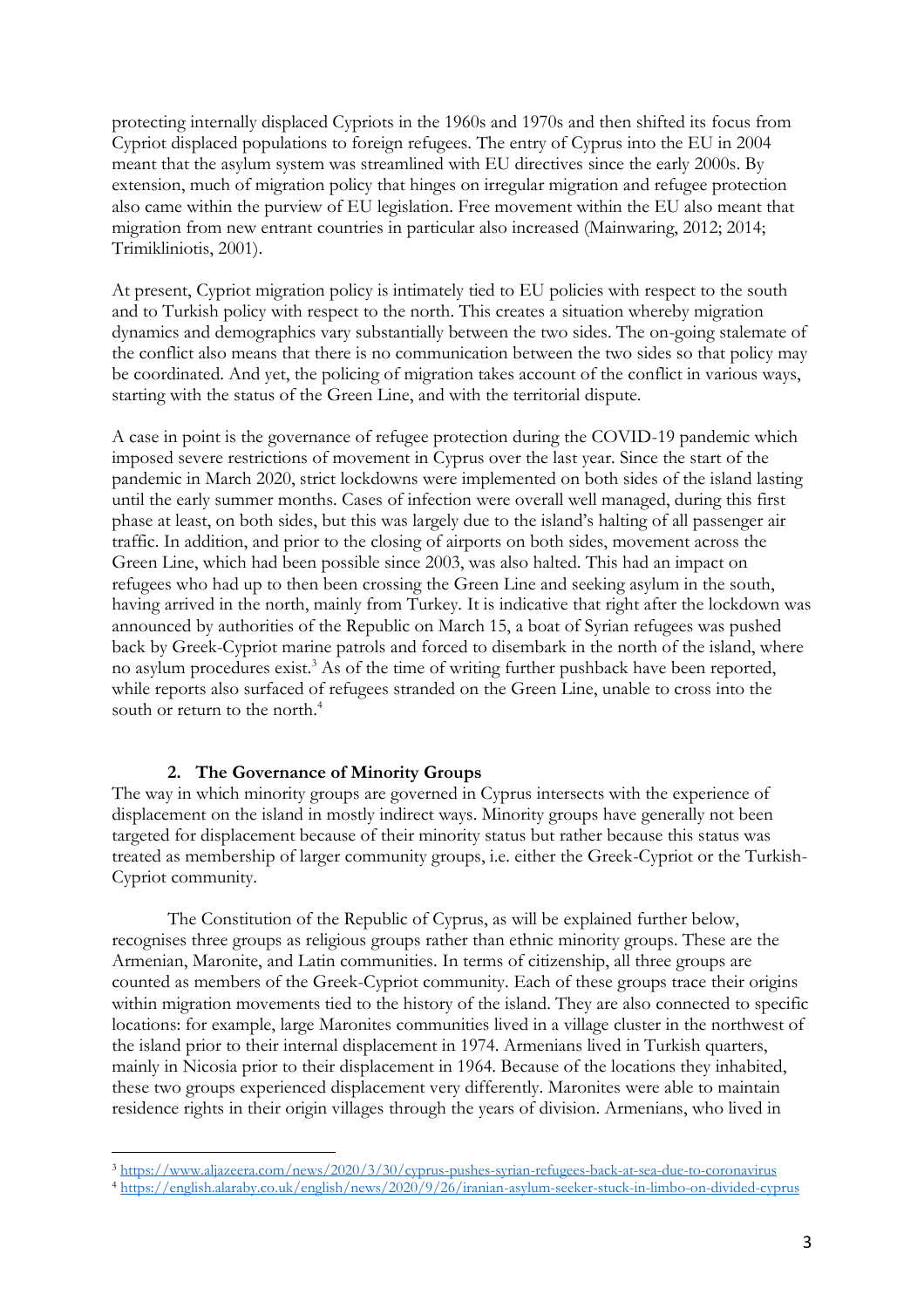Turkish-Cypriot urban neighbourhoods in large numbers prior to the eruption of violence were not recognised initially as having been displaced and did not receive effective assistance. This was because they were displaced as members of the Greek-Cypriot community (to which they belonged) and therefore the assistance that was being offered at that time by UNHCR was focused on Turkish-Cypriots, who were bearing the brunt of the violence (Demetriou 2014; 2018). The Latin community is the smallest in size and has been integrated to a larger extent within the Greek-Cypriot community. Their displacement experience does not differ significantly from the Greek-Cypriot population at large.

Thus in effect, the organisation of these three groups into religious groups that are part of the Greek-Cypriot community, has defined their displacement experience. However, in doing so, it has differentiated it, because of the fact that the locations from which they were displaced and the times of their displacement, in terms of conflict phases, differed. While in the case of the Maronites this experience allowed greater possibilities for return that the rest of the Greek-Cypriot population, in the case of the Armenians it allowed lesser access to assistance. These differentiations were not directly tied to ethnicity, but rather indirectly linked to it via time and place.

This differentiation is also tied to wider political alliances. Politically, as religious groups, the three minorities are led by religious leaders. However, they maintain ties with states and diasporas to differing degrees. The Vatican has been important in mediating rights in the cases of Maronites and Latins (Constantinou, 2007). The Armenian community has strong links with Armenian diasporas and the Armenian state. Internally, however, the three groups lack formal representation in government. Three elected representatives, one for each, sit in parliament and advocate for the interests of the groups but have no voting rights. Community members vote in national elections as Greek-Cypriots. In the north, Maronite and Greek-Cypriot groups who remained behind following the division were treated as minorities with voting rights limited to local rather than general elections. This in effect means that the governance of otherness within the citizenship regime allows little room for collective representation. It is rather guided by cultural assumptions. Minorities are thus often unseen and unheard in discussions about politics on the island and particularly the Cyprus conflict. This means that their rights as displaced populations are also circumscribed within that governance (Demetriou, 2016; 2018)

There is another minority group however, that is not included in the recognised religious groups. These are the Roma, who are not recognised formally in law. They instead form part of the Turkish-Cypriot community, living across the north and the south and often maintaining family ties across the divide. In the south, they are afforded rights as Turkish-Cypriot community members. Some language provision is also provided within the education system in specific schools in the town of Limassol. Other groups within the Turkish-Cypriot community also include people of African descent studied by artist Serap Kanay.<sup>5</sup> These unrecognised groups are not subject to specific policies and are largely understudied and not well organised. For these reasons it is difficult to assess how the governance of citizenship, or aspects of the Cyprus conflict, including displacement, may have affected them.

Newer minority groups were formed by migration movements in the last five decades. The governance of these groups has also largely fallen within the parameters of the dichotomic distinction between Greek-Cypriot and Turkish-Cypriot communities (whose constitutional aspects are explored in section 2). This means that if in the south, they naturalise into citizenship as members of the Greek-Cypriot community by default, while if in the north, they gain status as

<sup>5</sup><https://scripties.uba.uva.nl/download?fid=544480>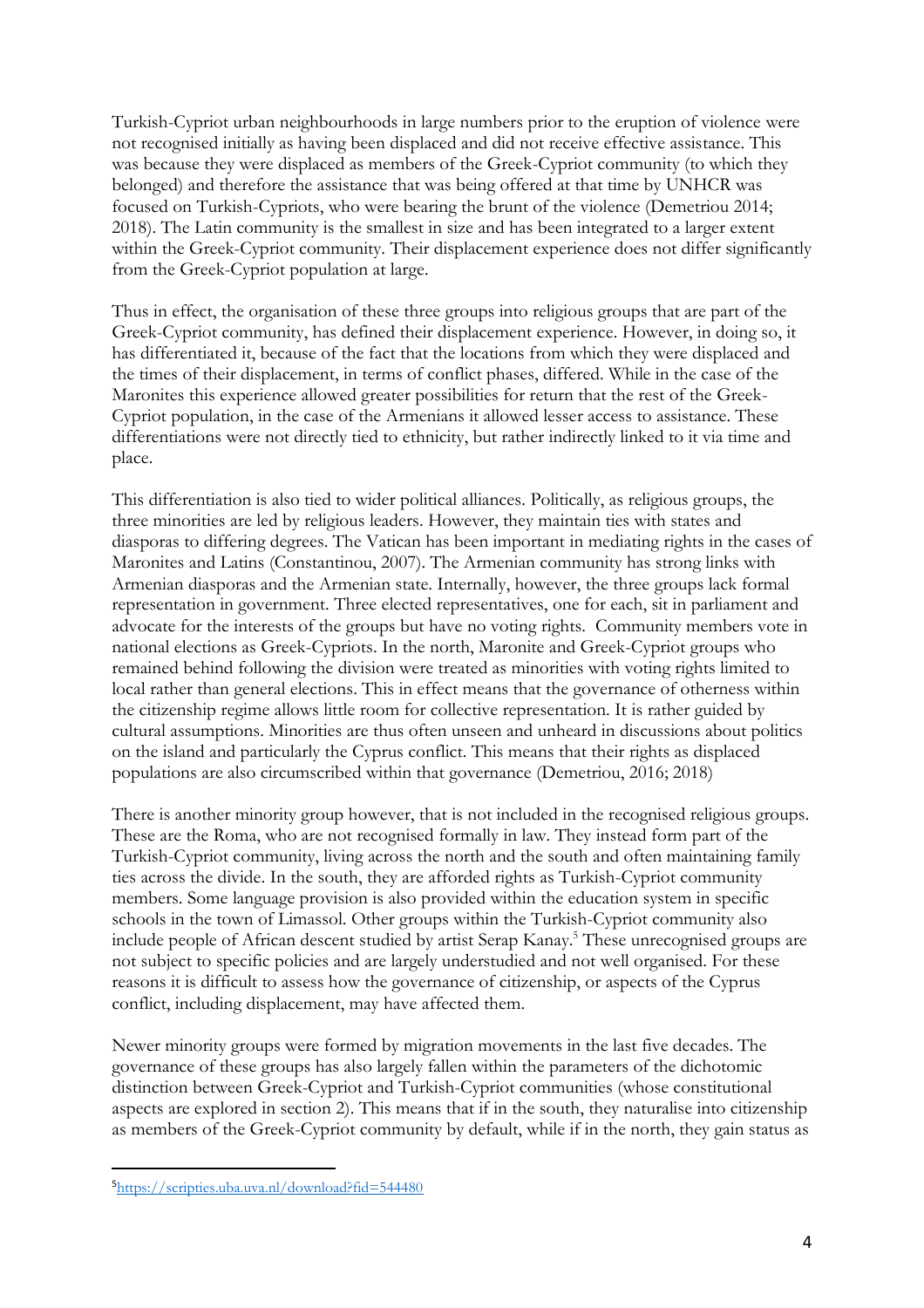citizens of the self-declared state there, the Turkish Republic of Northern Cyprus (henceforth TRNC). In effect then, both polities assume an ethnic aspect to their citizenship regimes that does not correspond to the identities of many of their subjects. These creates a situation whereby many groups in Cyprus are "minoritised" (Demetriou, 2013), i.e. placed in a position of disadvantage vis-à-vis the assumptions of homogeneity that understandings of Cypriot identity imply on both sides of the island. This disadvantage is largely also class-related and separates the experience of migrant communities from communities of individuals who naturalise through investment schemes – a policy that has been introduced in the Republic in the last decade (Rakopoulos, forthcoming). Thus it could be said that wealth is now becoming a factor replacing ethnicity in the determination of how otherness is governed in Cyprus.

#### **3. Displacement relating to the Cyprus Conflict**

The conflict between the two main ethnic communities has been the key driver of displacement in Cyprus' modern history. This displacement has taken many forms, however. It has included movements that we today recognise as "internal displacement", for example Turkish-Cypriots (chiefly) in the 1960s and movements north and south of the Green Line after 1974. It has also included movements across country borders of people fleeing violence or targeting, for example during the EOKA campaign in the 1950s and the violence of the 1960s: these may be today recognised as "refugee" movements, however, in many cases they did not involve recognition by state authorities as such. They were seen at the time as migration movements. Yet other movements, post-1974, were induced by poverty and dispossession that followed the war but were again seen as migratory rather than forced. In examining the spectrum of displacement in the recent history of the island therefore, it is important to account for all these different types of movement. It is also important to remember that these movements took place within a larger temporal context where Cyprus also hosted incoming refugees from elsewhere, like the Armenian community after the genocide of 1914 and more recent refugee arrivals, for example since the 1980s with the war in Lebanon.

During the anticolonial struggle (1955-1959), in which the Greek-Cypriot nationalist organisation EOKA sought unification with Greece towards the end of British colonial rule (1878-1960), colonists as well as Turkish-Cypriots who were seen as an impediment to the goal of the struggle, and Greek-Cypriots who were seen as liabilities were targeted. The formation of the Turkish nationalist organisation TMT escalated the violence further, inter-ethnically and within communities. Even though migration movements pre-existed this period (Smith and Varnava, 2017), Cypriots migrated at this point particularly to the UK to escape the violence, either because they felt directly targeted (French, 2017) or due to the general insecurity. Displacements within the island also occurred, particularly around specific neighbourhoods, but were rather small scale and not subject to any reparation policies.

Following independence in 1960, inter-ethnic violence persisted and resulted in the separation of the territory, with Turkish-Cypriots leaving the power-sharing government and taking refuge in enclave pockets scattered around the island. At that point, large numbers of the Turkish-Cypriot population became displaced and significant numbers left the island altogether, emigrating to other countries in the Commonwealth, Australia being a favoured destination in addition to the UK (Cahill, 2015). Within the island, members of other communities were also displaced, for example, Armenians (who, under the terms of the 1960 constitution of the Republic of Cyprus, were counted as members of the Greek-Cypriot community) and Greek-Cypriots who lived in areas that became enclaves. In this period, the UNHCR set up an office on the island, which focused its work on the Turkish-Cypriot population, since this was the population that lacked the protection of the state. The Greek-Cypriots and Armenians who were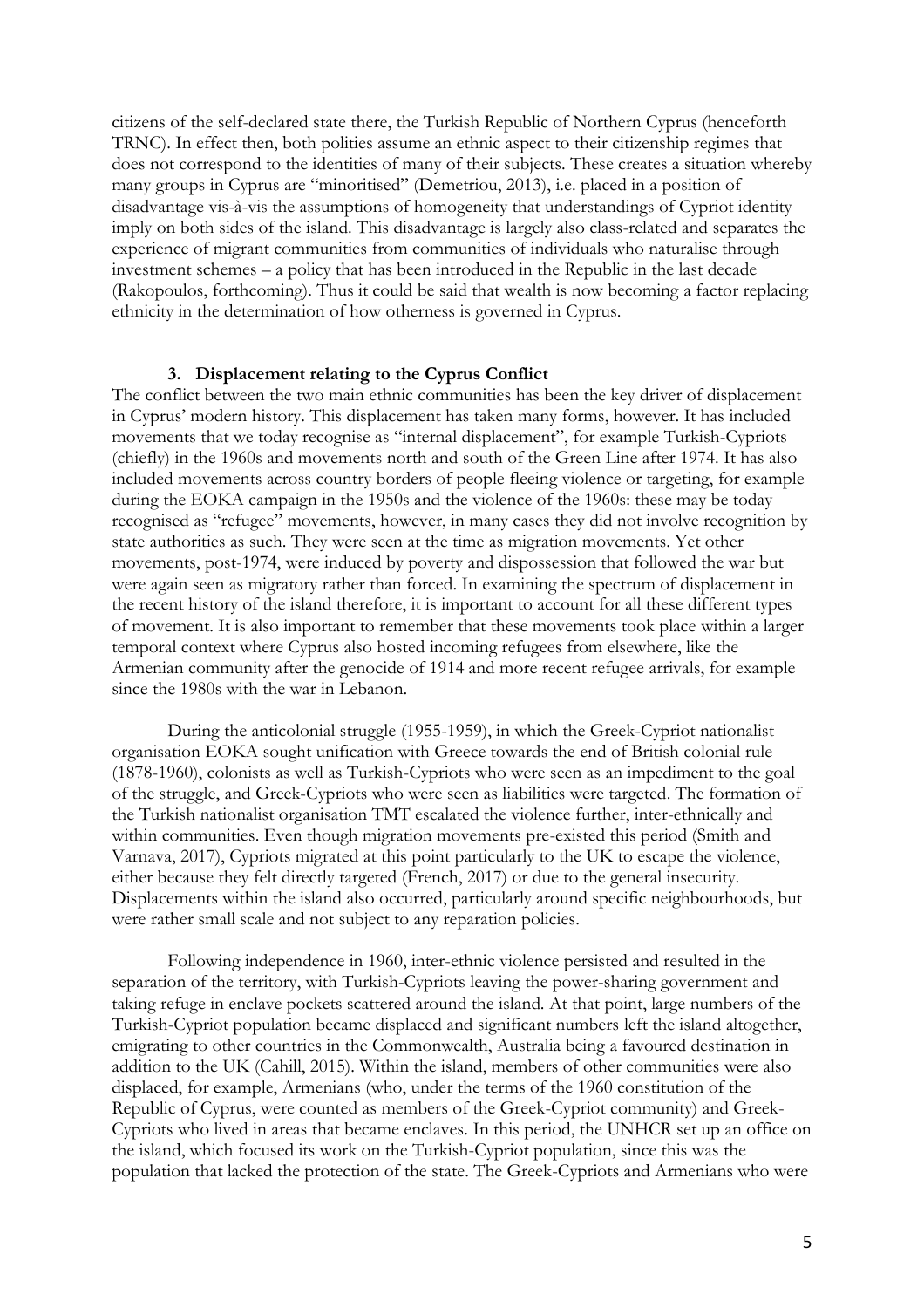displaced did not receive effective support as they fell under the ill-defined category of people "struck by the Turks" (Tourkoplikti) – a term with no legal validity, which was used by the Greek-Cypriot press of the time to lay the blame for the violence on the Turkish-Cypriot community (Demetriou 2014, 2018). The term was to be revisited in the early 2000s and become a legal definition, used as a subcategory of those internally displaced and their children, who were now afforded limited rights to housing loans.

The next phase of the conflict was the war of 1974, prompted by a military coup against the Greek-Cypriot government organised by the junta regime in Greece (1967-1974) with a view to effecting the island's union with Greece, and the subsequent invasion by Turkey in order to protect the Turkish-Cypriot community from violence. This was the most traumatic in terms of displacement, because it left large numbers of the population displaced, the majority of them Greek-Cypriots. This Greek-Cypriot population, estimated officially at 200,000, has been the main referent of the appellation 'Cypriot refugee' for the last five decades – the implied exclusion of other population groups from this concept owes much to the political ways in which displacement has been read. Greek-Cypriot discourse prioritises 1974 over earlier periods, while Turkish-Cypriot discourse downplays the relevance of displacement as a traumatic experience by comparison to the deliverance found in the post-1974 situation (Demetriou, 2018a). This history of displacement in modern history is important to the reception of refugees today, because it has put in place structures and discourses that have an impact on such reception on both sides, to this day.

Since 1974, migration into Cyprus has taken different forms, some forced and tied to displacements from elsewhere, others less so. In the north, populations from Turkey were settled in various phases on order to boost population and development. They were incentivised by property and land offers-- in houses and areas that had been vacated by Greek-Cypriot populations fleeing the war (Erdal Ilican, 2011). In some cases they were also settled in Cyprus after being displaced from areas in Turkey that were subject to large scale development projects or that were affected by the war against Kurdish insurgents. This policy of settlement has been heavily criticised by the RoC government, as well as international actors, as a measure designed to cement the effects of the war on the ground, in the absence of a political agreement ending the war. The populations thus defined as 'settlers' are hence largely seen on the Greek-Cypriot side as having illegitimate claims to being in Cyprus and their presence on the island over the last four decades is seen as an on-going war crime. Within that time however, further migrations took place into northern Cyprus, of Turkish nationals who arrived independently of formal settlement policy, as well as of ethnic Turks from other areas, who arrived as part of such policies. These movements also involved displacement as for example I the case of the population of Bulgarian Turks, who fled to Turkey to escape the Zhivkov regime (1954-1989), some of whom then settled in northern Cyprus (Demetriou, 2018b).

In the south the 1974 war induced not only internal displacement but also emigration to other countries. Many of the Greek-Cypriot refugees who had lost their properties in the war migrated to countries of the region (Middle East and North Africa) where development projects were underway, and found jobs in the construction industry (Demetriou, 2012). Saudi Arabia and Libya are often cited as examples of such labour migration destinations. Others migrated more permanently to the UK and Australia. Some Turkish-Cypriots, although not in comparable numbers, also emigrated along these routes at the same time. Refugee movements into the Republic were minimal until the 1990s and not the subject of a coherent policy. The most important of these movements was of Lebanese refugees in the 1980s.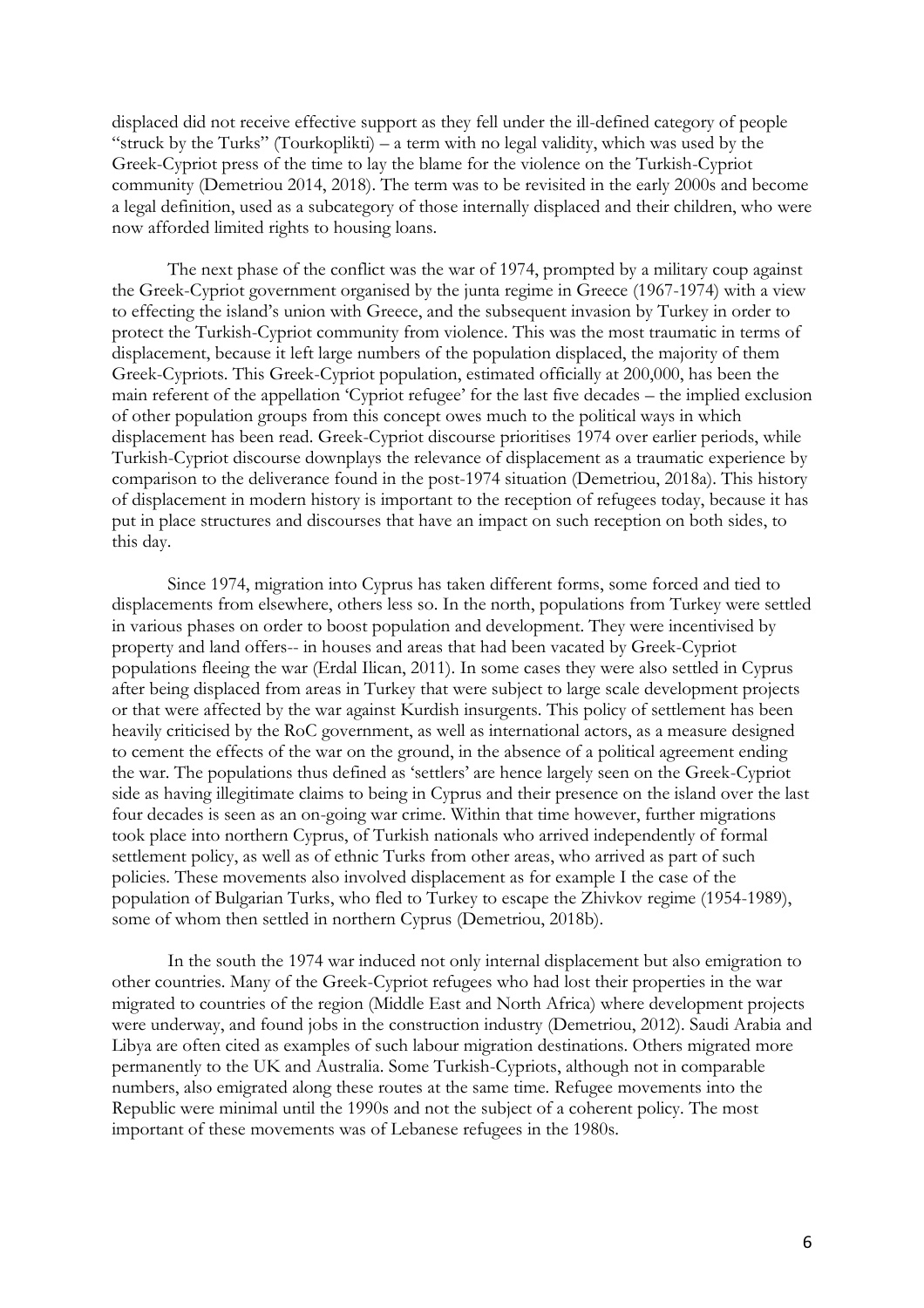#### **4. Refugee Protection since the 2000s**

Even though displacement has been an important effect of the conflict, not all displacement movements have been met with effective remedies by government authorities. The most significant policies concerned the displacements of 1974, whereby the Republic provided housing and other support to Greek-Cypriot IDPs, while the Turkish-Cypriot authorities implemented a mixture of policies that centred on the nationalisation and redistribution of properties vacated by Greek-Cypriots to Turkish-Cypriot displaced and to other settling groups (Erdal Ilican, 2011). Before that point, displaced populations were not prioritised by authorities (of the Republic) as subjects of protection. In fact, "refugee protection" in the way that it is understood in international law, i.e. in terms of the 1951 Convention, was not a real concern until the 2000s.

As stated in part 1, refugee protection used to be offered by UNHCR, which has been stationed on the island since the years of inter-ethnic violence. Although the 1951 Refugee Convention was signed and ratified by the Republic in 1963 and the 1967 Protocol in 1968, a Refugee Law relating to third country nationals was only passed in 2000. In 2002, Cypriot authorities took over processes of asylum examination and protection from UNHCR. The asylum system was further developed in line with EU directives since accession in 2004. The refugee protection framework is still in development in the north. Refugees in the north are under the protection of UNHCR who examines applications and then seeks relocation possibilities to third countries.

This effectively means that refugees on the island can apply for recognition of their status through asylum processes in the south only. The fact that entry to the island is possible only by air or sea makes the crossing from Turkey by boat, which is the shortest route of all possible origin points around the island, the easiest way to enter for those travelling irregularly. Hence, for the last two decades, the most frequently used route to access refugee protection has been to cross from Turkey into northern Cyprus, then cross the Green Line, and seek asylum in the south. This has rendered the Green Line an important factor in formal and informal policies of refugee protection and border policing. The Republic has for years raised concerns with the EU about the fact that the entry of people via the Green Line is a security issue for which Turkey is responsible (Demetriou, 2018). Authorities there have also tended to differentiate in statistics between asylum-seekers crossing from the north and those entering the areas they control directly. As a result of the conflict, the division of the island determines in fundamental ways the protection refugees receive.

Once in the area controlled by the Republic, protection is granted under three statuses: (i) refugee protection under the parameters of the Refugee Convention of 1951; (ii) subsidiary protection under the EU Qualification Directive of 2004; (iii) humanitarian protection under national parameters as decided by the Ministry of Interior. In practice, the numbers of refugees recognised under the Convention are much lower than those receiving subsidiary protection, even though total numbers have been rising and more so since 2016. The main difference between subsidiary and refugee protection inheres in the fact that refugees fleeing war rather than targeted political persecution are recognised under the subsidiary protection directive and receive restricted rights by comparison to Convention refugees. The most important aspect of such restrictions is the limitations to family reunification, which is not covered under subsidiary protection (Demetriou, 2019). Humanitarian protection, being a status granted at the discretion of the Minister of Interior, can have variable parameters but also carries diminished protections as compared with refugee status.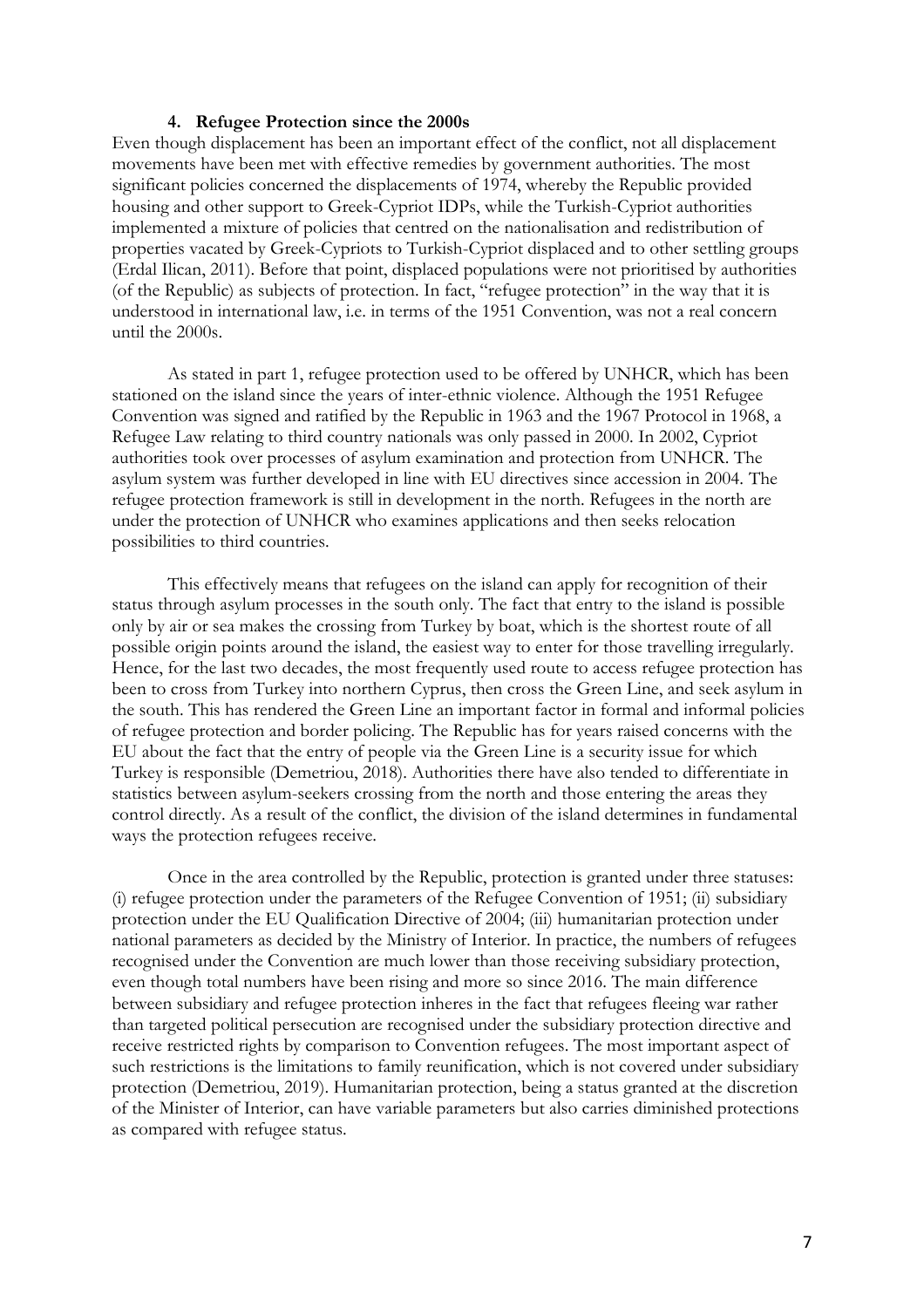The process of status determination comprises two main stages, the initial decision and appeal. Since 2017, the European Asylum Support Office, EASO, has been involved in the procedure in the Republic, through personnel on the ground. Initial determination by the Asylum Service is largely based on interviews. Appeals can be made on both facts and law, formerly through the Refugee Reviewing Authority and since 2019 the International Protection Administrative Court.<sup>6</sup> The shift has meant that the appeals process is now a judicial one, whereas under the Refugee Reviewing Authority it was an administrative process. The process varies under different conditions (e.g. applications at borders) and is accelerated in cases where applicants are deemed to come from safe countries.

The rise in asylum applications and higher numbers of recognition in the last three years, in combination with European-wide reforms to the asylum system (Demetriou, 2019) have given cause to authorities to reform the system. Key objectives in these reforms seem to be the widening of the fast track process and strengthening of the grounds and scope of deportations. The imposition of emergency measures during the COVID-19 pandemic since March 2020 have had an impact on these policies too. The closing of the borders to all air and sea traffic as well as the Green Line has been applied to refugees too, as mentioned in part one. At the same time, emergency orders regarding the containment of the disease have been applied to impose specific restrictions on reception centres where diseases other than COVID-19 were discovered. A case that was extensively discussed in the public sphere in May was the lockdown imposed on the reception centre at Kokkinotrimithia due to the presence of scabies.<sup>7</sup> Such discussions have also provided opportunities for the authorities to raise alarm over the presence of foreigners in Cyprus, fuelling xenophobic and anti-refugee sentiment. In such discussions, the facts over refugee protection (levels of recognition, provision of welfare, access to work and provisions) are often distorted and highly securitised, even resulting in opposition to government initiatives. An indicative example was the public opposition to the opening of a shelter for vulnerable refugees in the Nicosia suburb of Aglantzia, whereby a group of local residents, backed by the far right party, opposed government plans on the grounds that the refugees posed a security threat to the community, as well as to the country as a whole, since the suburb borders the Green Line and houses military barracks.<sup>8</sup> These developments, and their apparent contradictions, can be explained within a wider context where Cyprus is lobbying the EU for assistance in refugee processing by foregrounding the rising asylum application numbers and the even higher rates these translate to in proportion to the population vis-à-vis other European countries (Demetriou, 2019). This allows the government to claim assistance while at the same time imposing a restrictive regime due to its status as an increasingly important EU entrypoint.

The Cypriot approach to refugee recognition therefore, which has diachronically been restrictive, is now becoming more so. An important aspect of this restrictive approach is the framing of refugeehood within the citizenship regime, examined in the second section.

<sup>6</sup> <https://www.asylumineurope.org/reports/country/cyprus/regular-procedure>

<sup>7</sup> [https://www.dw.com/el/κύπρος](https://www.dw.com/el/κύπρος-αντιμεταναστευτικός-οίστρος-με-αφορμή-την-πανδημία/a-53632908)-αντιμεταναστευτικός-οίστρος-με-αφορμή-την-πανδημία/a-53632908

<sup>8</sup> [https://politis.com.cy/apopseis/antidrontas-stin-kathodigoymeni-diamartyria-poy-egine-echtes-stin-aglatzia/;](https://politis.com.cy/apopseis/antidrontas-stin-kathodigoymeni-diamartyria-poy-egine-echtes-stin-aglatzia/) <https://24h.com.cy/2020/07/o-mikros-emfylios-tis-aglantzias/>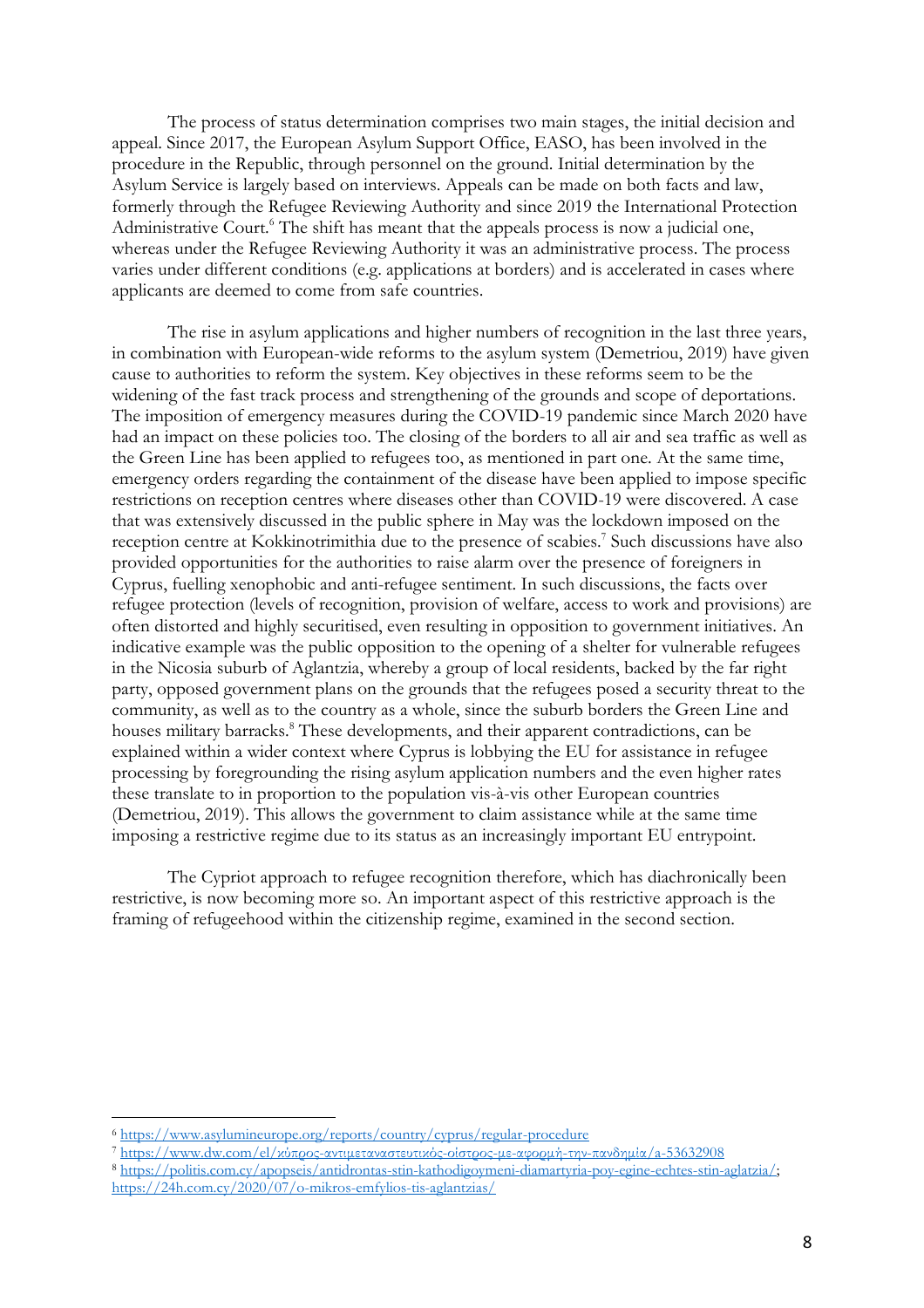### **Section II**

## **1. The Citizenship Regime**

In Cyprus, refugeehood determines citizenship just as much as citizenship determines refugeehood. Displacement has been crucial, section I has shown, not only in shaping the demographics of the island in the last two centuries, but also in providing a political discourse through which the shorter history of the conflict, and particularly after the division of 1974, has been understood. This is emphatically the case for Greek-Cypriot official narratives, but it has also been important in Turkish-Cypriot ones. In turn, these narratives are inextricably intertwined with understandings about otherness and concomitantly, the governance of others in the two polities. This section focuses specifically on citizenship in order to delineate how the concepts on which the citizenship regime is based determine the inclusion and exclusion of groups and their movements.

Citizenship in Cyprus is primarily guided by *jus sanguinis* principles, acquired through parentage and marriage. This places great significance on family in the determination of citizenship, and is directly linked to the determination of communal membership. Under the 1960 Constitution, citizens of the Republic are separated into two distinct and mutually exclusive groups: Greek-Cypriots and Turkish-Cypriots (text box 5.1).<sup>9</sup> These groups are defined by ethnic origin, language, cultural identity, and religion, but all these characteristics are thought to coincide (Art.2, § 1-2). While it is recognised that some individuals may not share these characteristics with either of the two groups, the constitution provides that such persons, communally or individually (§ 3-4), should choose one of the two communities to belong to. Thus, the Armenian, Maronite and Latin communities, which as seen in section I, have different origin myths and religions, became part of the Greek-Cypriot community under this provision in 1960. The Roma community was not asked and became automatically part of the Turkish-Cypriot community, presumably due to religion. And although the constitution affords the possibility of switching communities, the process by which this is done is laborious, and since 1963, largely defunct. Original assignment into communities, beyond the three religious groups mentioned above, was not a matter of choice and remains a question that is never asked.

Where the constitution provides for an automatic switch between communities, it does so in reference to women and children, who are by default assigned to the community of the husband or father. This represents a patriarchal mentality which essentially renders women and children the property of the male family head (Art.2, § 7a; 7b). In doing so, the Constitution recognises ethnic belonging as the only mode of existence in social and political life. By making families mono-communal, (all members belong to a single community, defined by default as that of the father), lines of ethnic purity are at once created and maintained, even as exceptions are recognised. Paradoxically, the Constitution does not merely describe who the Cypriot population is – it creates that population (Demetriou 2018; also 2013).

Article 2 of the RoC Constitution relating to citizenship:

*For the purposes of this Constitution:* 

*1. the Greek Community comprises all citizens of the Republic who are of Greek origin and whose mother tongue is Greek or who share the Greek cultural traditions or who are members of the Greek-Orthodox Church;* 

*2. the Turkish Community comprises all citizens of the Republic who are of Turkish origin and whose mother tongue is Turkish or who share the Turkish cultural traditions or who are Moslems;* 

<sup>9</sup>[http://www.presidency.gov.cy/presidency/presidency.nsf/all/1003AEDD83EED9C7C225756F0023C6AD/\\$file/](http://www.presidency.gov.cy/presidency/presidency.nsf/all/1003AEDD83EED9C7C225756F0023C6AD/$file/CY_Constitution.pdf) [CY\\_Constitution.pdf](http://www.presidency.gov.cy/presidency/presidency.nsf/all/1003AEDD83EED9C7C225756F0023C6AD/$file/CY_Constitution.pdf)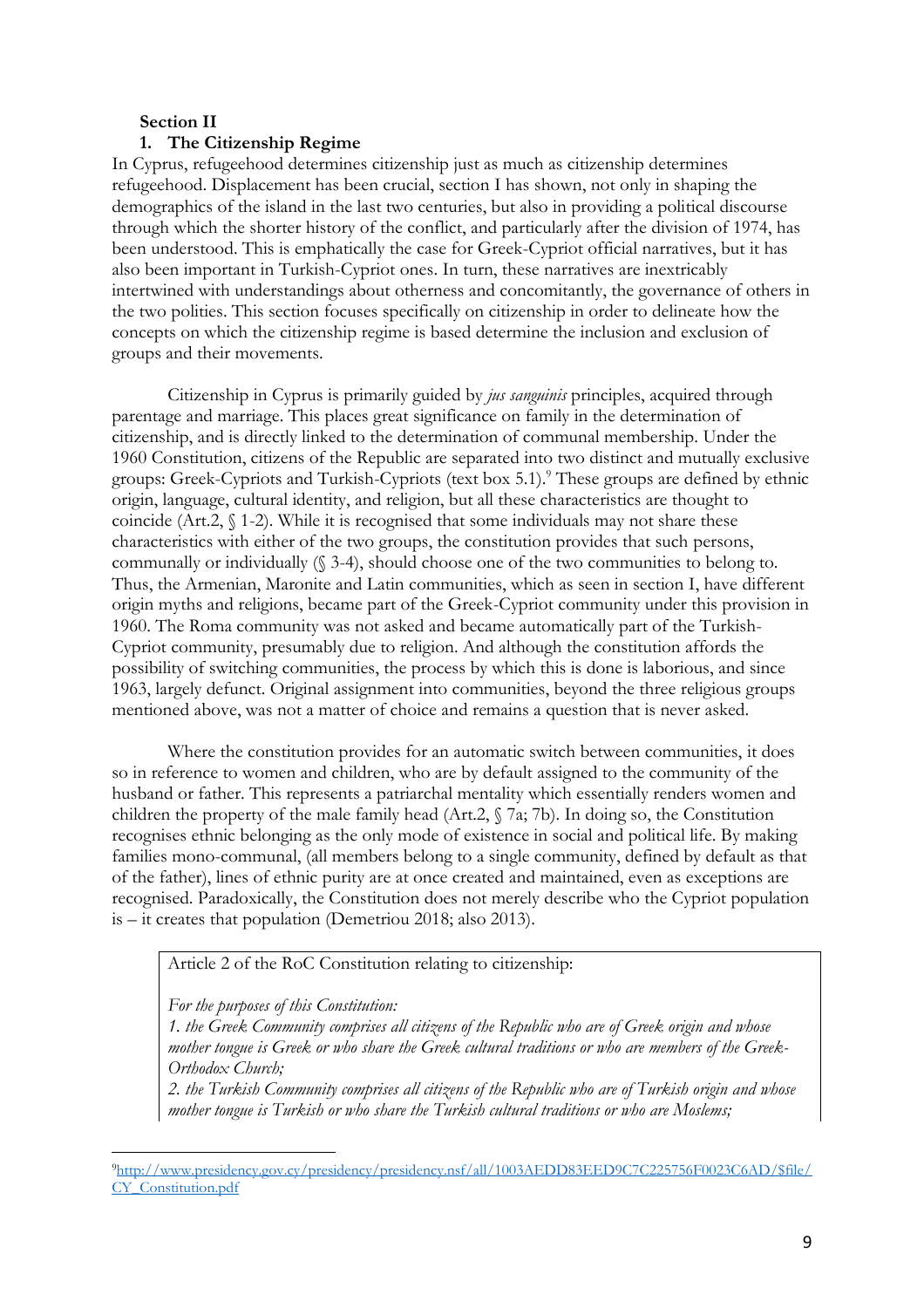*3. citizens of the Republic who do not come within the provisions of paragraph (1) or (2) of this Article shall, within three months of the date of the coming into operation of this Constitution, opt to belong to either the Greek or the Turkish Community as individuals, but, if they belong to a religious group, shall so opt as a religious group and upon such option they shall be deemed to be members of such Community…* 

*4. a person who becomes a citizen of the Republic at any time after three months of the date of the coming into operation of this Constitution shall exercise the option provided in paragraph (3) of this Article within three months of the date of his so becoming a citizen;* 

*5. a Greek or a Turkish citizen of the Republic who comes within the provisions of paragraph (1) or (2) of this Article may cease to belong to the Community of which he is a member and belong to the other Community upon - (a) a written and signed declaration by such citizen to the effect that he desires such change, submitted to the appropriate officer of the Republic and to the Presidents of the Greek and the Turkish Communal Chambers; (b) the approval of the Communal Chamber of such other Community…* 

*7. (a) a married woman shall belong to the Community to which her husband belongs. (b) a male or female child under the age of twenty-one who is not married shall belong to the Community to which his or her father belongs, or, if the father is unknown and he or she has not been adopted, to the Community to which his or her mother belongs.*

Text Box 1

In the Republic, some of these provisions have been superseded by later amendments, mainly in the sphere of family law. The introduction of civil marriages (1990) and civil partnerships (2015) had an impact on the ethnic determinism that pervaded the concept of family. Because up to the 1990s marriages and family law in general were under the jurisdiction of Communal Chambers (institutions that guided the cultural life of the Greek- and Turkish-Cypriot communities respectively) they fell under the purview of the Church for Greek-Cypriots and were essentially defunct for Turkish-Cypriots since 1974 (and partly so in the preceding period). From 1990 onwards, the Republic implemented changes to the legal parameters on parenthood, maintenance, adoption, and divorce, but these initially applied only to the Greek-Cypriot community, with a separate law extending provisions to the religious groups within the community, Armenians, Maronites, and Latins (Nicolaou, 1996). The application of the civil marriage law was extended to include Turkish-Cypriots in 2002, after a European Court of Human Rights suit (*Selim v. Cyprus*). These later changes to the marriage law have had a profound impact on the citizenship regime because they hold the potential of undermining the ethnic purity premises on which understandings of citizenship are founded. However, their implementation in practice remains limited due to the low numbers of marriages across communities.

In the meantime, in the north, citizenship is also determined by *jus sanguinis* and acquired generally through family connections. Naturalisation policies have been implemented at different times, often in a rather arbitrary manner that has been the matter of controversy. They mostly involve Turkish nationals and have thus been seen as an extension to the policy of population settlement.

More recent changes to citizenship laws in the Republic allow greater scope for foreign nationals to naturalise. Naturalisation policies based on long-term residence were initiated in large part through EU harmonisation processes. The right to apply for naturalisation is gained after seven years of lawful residence in the Republic. <sup>10</sup> This makes it difficult for foreigners who have resided in the country in an irregular status to become eligible for naturalisation. Asylum-

<sup>10</sup><http://www.moi.gov.cy/moi/CRMD/crmd.nsf/All/F03BEB8DF3591BC1C2257D2C00453383?OpenDocument>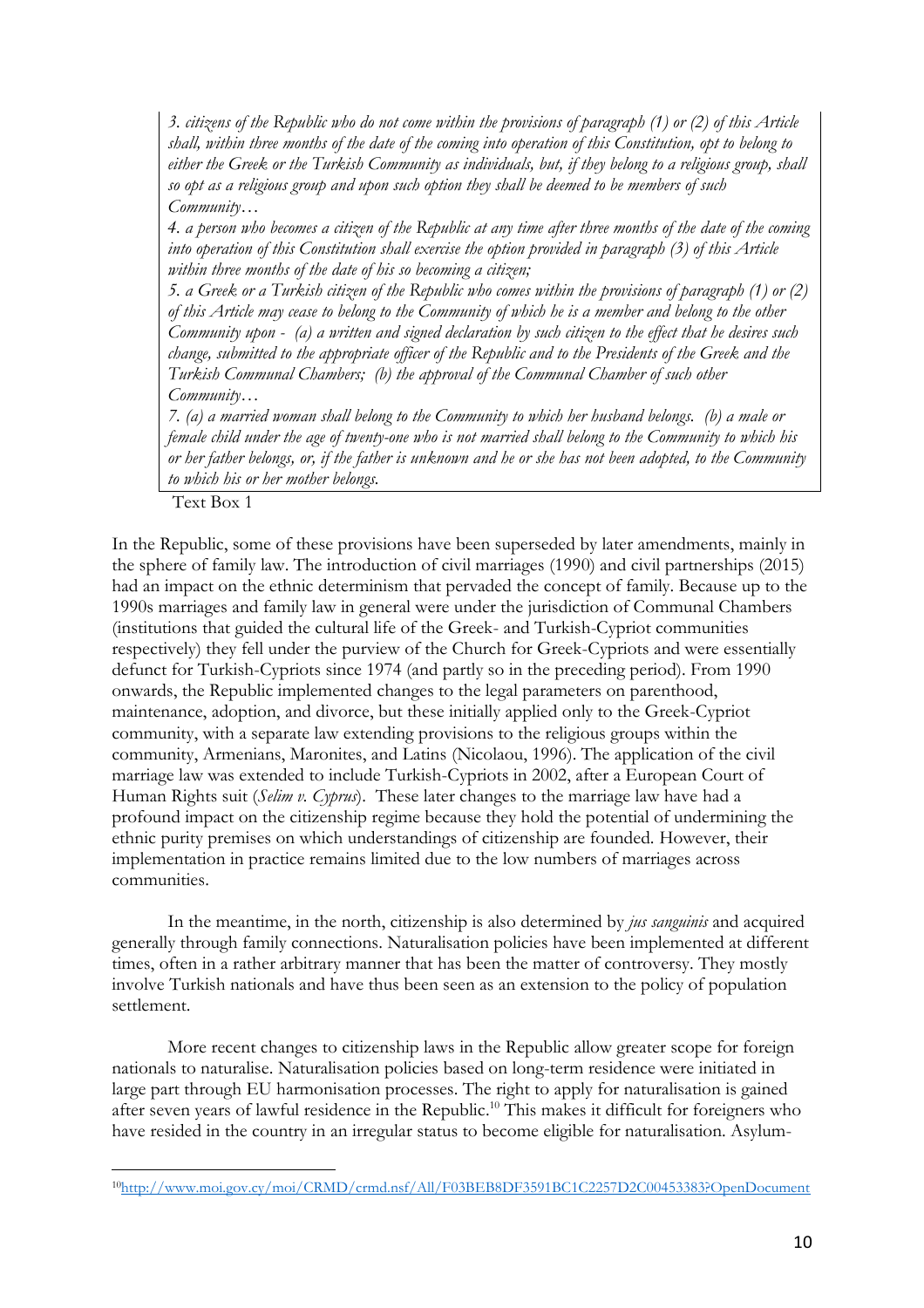seekers may often fall into this category since the long processes of examination of claims create opportunities for regular status to lapse. The other major naturalisation scheme is by investment, which came into effect following the financial crisis of 2013, and has been heavily criticised by local and international bodies, including the EU, as a route to "selling" European passports, including to individuals involved in money laundering.<sup>11</sup> These two extremes of denying citizenship through long, complex, and arbitrary processes on the one hand and offering citizenship through speedy and highly professionalised processes (Rakopoulos, forthcoming) represent the difference that displacement makes to structures of belonging. It also shows how displacement acquires class and economic aspects. On the one extreme, individuals living in precarity are rendered further insecure through a prolongation of their displacement, whereas on the other, individuals who are financially secure can utilised this security to purchase their emplacement in the polity. These changes suggest that even though the citizenship regime is becoming more flexible and its intimate connections to the Cyprus conflict are beginning to loosen slightly, the shift is geared largely by neoliberal concerns over economic gain. It thus appears that the Cyprus polities are still a long way away from redefining citizenship in a way that prioritises connection to place, freedom of movement and settlement, and co-existence. The next section unpacks in more detail the connections between these enduring conceptions of citizenship as primarily ethnic and the governance of otherness on the island.

## **2. Citizenship provisions in the governance of migration and of others**

The implications of the constitutional citizenship provisions outlined above for migration and the governance of others in general (migrants, minorities, refugees) are multi-fold and they still endure despite the changes described above. In this part, the impact of the citizenship regime's specific parameters on migrants, minorities and refugees is delineated and exemplified. Taken together, these examples how how citizenship parameters today, tied as they are to the legacy of the conflict, intersect with the categorisation of population groups that have little to do with this legacy. In this sense, displacement can be said to cast a long shadow over past and present dimensions of citizenship.

Naturalisation: Migrants and refugees who become naturalized are assigned communities, rather than choosing them. Community lists are held by the Communal Chambers, which have been defunct since the beginning of the conflict in the 1960s, with the Greek-Cypriot Chambers having been absorbed into RoC government structures. This means that naturalizations today take place into the Greek-Cypriot community by default. However, there have been instances where such decisions have been taken arbitrarily, with people being assigned to the Turkish-Cypriot community due to their religion but without this being consistently applied (Demetriou, 2019b).

Because of the Cyprus conflict, naturalization (as the link between migration and citizenship) is a highly politicized question in the north and the south. Naturalization begins with the 1960 constitution and continues on the same governmental logic, which guides citizenship today. Thus, economic criteria are now being added to the factors considered in naturalization, as seen in the example of citizenship by investment, which targets Russian investors as a key group. The political influence of these investors on governmental decision-making has in recent years been raised as a concern in public discussions. And in the north, naturalization has been and continues to be a highly politicized field, with Turkey widely believed to have a say in relevant policy, while at the same time the naturalizations of Turkish citizens in the north often come under the scrutiny of Turkish-Cypriot left parties. In one example, the (left-wing party)

<sup>11</sup> <https://www.aljazeera.com/news/2020/08/23/exclusive-cyprus-sold-passports-to-criminals-and-fugitives/>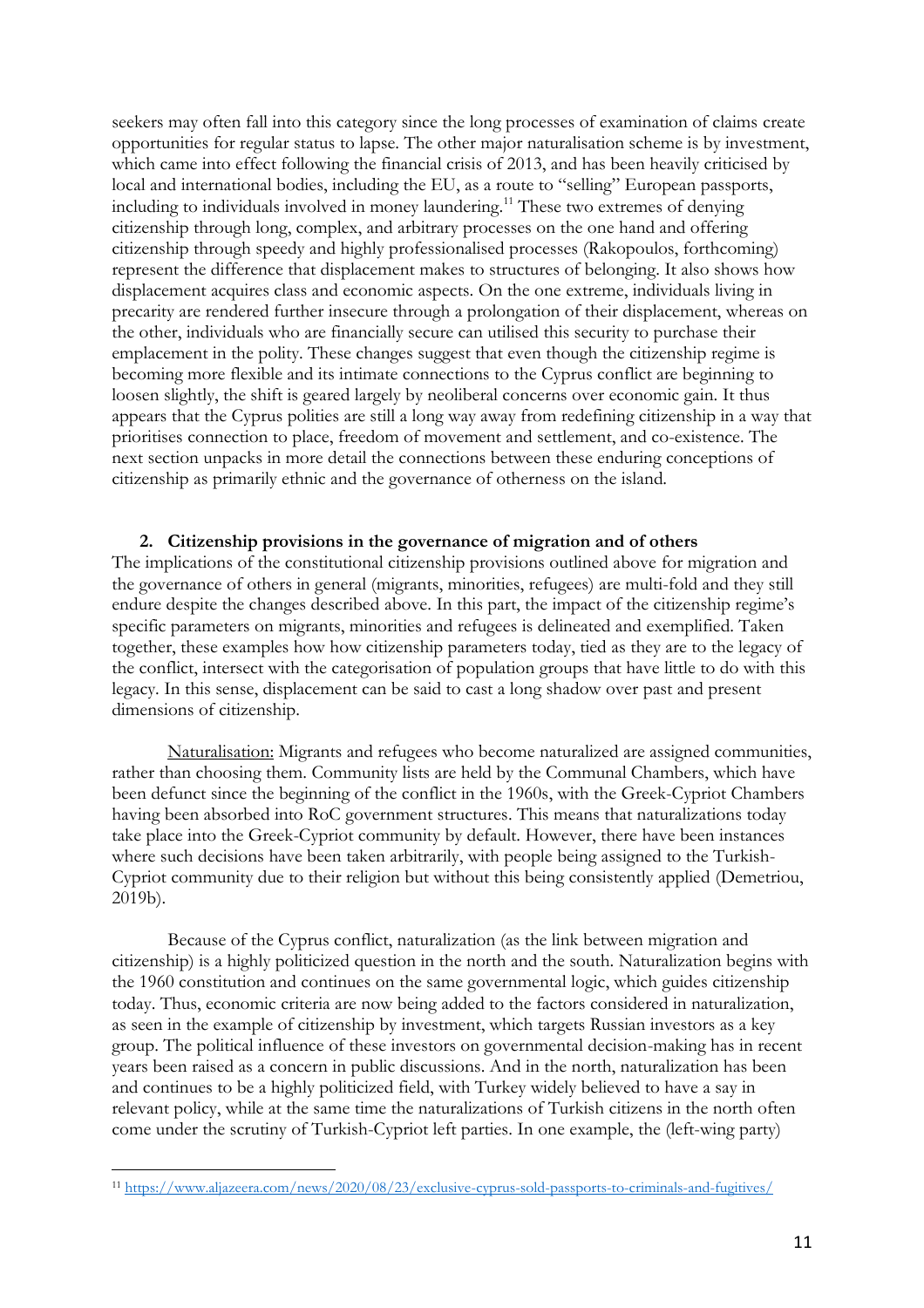Minister of Interior in the north, following elections in January 2018, withdrew 175 citizenships granted under the previous regime, causing controversy, through the reactions of nationalist circles. 12

Political and cultural rights: Because political and social rights emanate from community membership, they are still determined today by such assignment, including in the case of voting rights. Since 2004, Turkish-Cypriots can vote and run for office in the Republic, following a decision by the European Court of Human Rights (*Aziz v. Cyprus*). In the European parliamentary elections of May 2019, the main left-wing party in the Republic elected the first Turkish-Cypriot into office, an achievement which was officially hailed as a success for the democratic process, but which had been preceded by oppositional slander from many sides. This result showed that political representation need not equate to ethnic identity; it is equally indicative however, of the difficulties of overcoming this connection, bearing in mind that the MEP in question was already a high-profile well-integrated academic living in the south.

Rights falling under the Communal Chambers also include education, which under the Constitution is divided communally. This means that migrant children are educated in Greek-Cypriot schools, which, as institutions that originally fell under the Communal Chamber, are structured to promote an emphatically Greek-Cypriot identity. For the same reason, education is a sphere where the church exercises considerable control, including in traditionally having a say over the appointment of Ministers.

Demographic concerns: Because the assignment into communities was for the purposes of maintaining a power-sharing governmental system, the definitions of community membership imply homogeneous groups who are, as stated above, mutually exclusive in their identities, and who are pitted against each other in an adversarial relationship. The size of each community is thus a driving factor in political decision-making. The results of the only census undertaken prior to the eruption of the conflict counted 18% of the population as Turkish-Cypriot, 80% as Greek-Cypriot, and the remaining 2% as belonging to the three religious groups. Since 1960 and throughout the peace negotiations, this proportion is taken as the golden standard that should be maintained in deciding how to assign a common federal Cyprus citizenship to the population, particularly of those naturalised after the division. This has never explicitly been presented as an issue in the official design of migration and citizenship policies, but it has been mentioned in less formal settings (Demetriou, 2018a) and is often an unstated factor underlying restrictive logics in granting citizenship status and in implementing naturalisation policies.

Identification with the enemy group in public discourse: The implied presentation of communal affiliation in adversarial terms, as described in the previous point, also informs wider public discourse, most pronounced among the far right who see refugees, migrants, and naturalised citizens as potential enemies if they have identity traits that resemble "Turks" as laid out in the constitutional descriptions (religion, language, etc.). It is indicative that at the height of the Syrian refugee crisis in 2015, the Minister of Interior suggested that Cyprus could accommodate 300 Syrian families, specifying that they should "preferably" espouse of the Orthodox Christian faith.<sup>13</sup> This adversarial approach also has spatial aspects, mentioned in section I, whereby the Green Line becomes important in the classification of foreigners. The movement of refugees and migrants across it is understood and policed by RoC authorities as related to adversarial policies instigated by Turkey. In this way, migration policy is even further securitised. As Turkey is in fact pursuing this tactic of managing refugee movements into Greece

<sup>12</sup> [https://tr.sputniknews.com/dogu\\_akdeniz/201805121033413969-kibris-vatandaslik-iptali/](https://tr.sputniknews.com/dogu_akdeniz/201805121033413969-kibris-vatandaslik-iptali/) <sup>13</sup> [https://uk.reuters.com/article/us-europe-migrants-cyprus/cyprus-says-it-could-take-up-to-300-preferably](https://uk.reuters.com/article/us-europe-migrants-cyprus/cyprus-says-it-could-take-up-to-300-preferably-christian-refugees-idUSKCN0R711220150907)[christian-refugees-idUSKCN0R711220150907](https://uk.reuters.com/article/us-europe-migrants-cyprus/cyprus-says-it-could-take-up-to-300-preferably-christian-refugees-idUSKCN0R711220150907)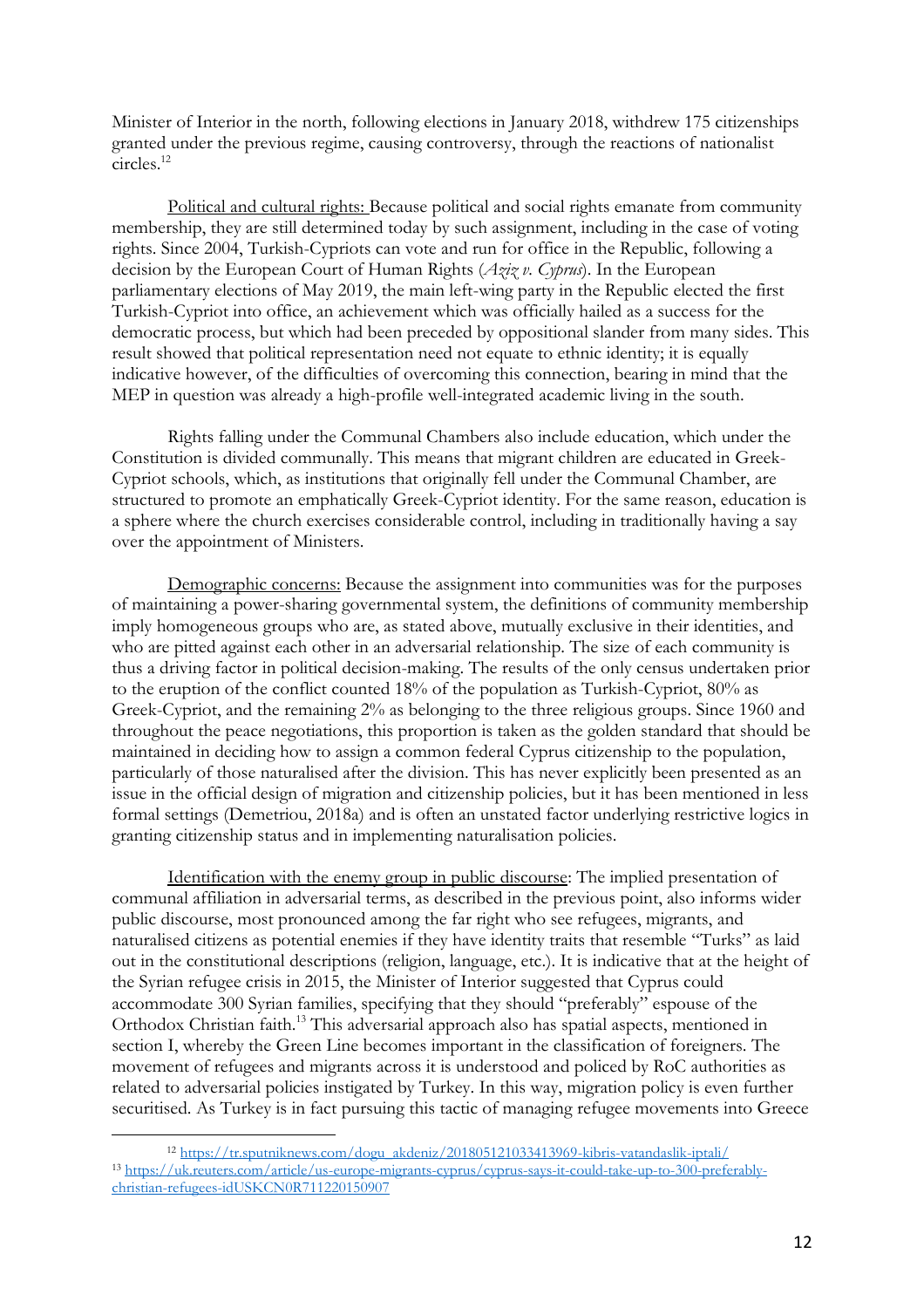as political manoeuvres in its relations with the EU more forcefully in the last few years, these securitisation dynamics are becoming more and more acute across the Green Line also.

Treaty of Establishment provisions: Finally, two further points relate to the citizenship regime set up in the 1960 Treaty of Establishment of the RoC rather than the Constitution per se.<sup>14</sup> On the one hand, the treaty confirms the point about maintenance of population proportions, as it explicitly states the 4:1 ratio as one that needs to be maintained in naturalizations into the two communities (Annex D, Section 4, § 7d). And on the other hand, it assigns two areas within Cyprus, Akrotiri and Dhekelia to UK sovereignty, declaring them Sovereign Base Areas of the UK (Main text, Art. 1). However, no special citizenship arrangements are made for people living in these areas (Main text, Art. 6), rendering them Cypriot citizens. The existence of these base areas creates zones of territorial exception, where the law is unclear as to whether refugees and migrants arriving in these spaces are under the jurisdiction of RoC or UK authorities. This has created situations whereby refugees arriving on the bases have been stranded in them, refusing to transfer to the Republic, and unable to be resettled in the UK (Demetriou, 2019b). In the specific situation, it took two decades for the UK Home Office to reach an agreement with the refugees for relocation (Demetriou, 2020).

Taken together, these points underscore the fact that the Cypriot citizenship regime, complicated as it is because of the dichotomic split into communities, the assignment of non-conforming identities into this schema, and the existence of pockets of exceptional jurisdiction, creates a host of uncertainties for people seeking regularization in Cyprus, within or outside citizenship models (asylum-seekers, refugees, migrants, or persons pursuing naturalization).

## **3. Discourse and Data in Context**

Policy-making on migration and refugees is largely circumscribed by the parameters used to conceptualise citizenship as described thus far. However, in recent years, it is not these parameters that are foregrounded. Especially in the last five years, and in line with developments in European asylum policy post-2015, the major instrument used in the formulation of policy have been migration statistics (Demetriou, 2019). In this respect, the Republic has been lobbying the EU for greater support in terms of structures and funding in order to cope with what it claims is a concerning rise in irregular migration. These arguments have been successful, owing to the fact that Cyprus' low population size make the proportion of asylum claims to the population one of the highest in Europe. While it is the case that in recent years both applications and recognitions have been rising, it is less certain whether these numbers should in absolute terms be cause for alarm and whether they are enough to implement policies that essentially deny protection to people who need it. The purpose of this section is to review these statistics and contextualise them. Based on this contextualisation, it would appear that numbers per se are less a problem in the wider social context. What seems to be happening instead is that statistics is being used to legitimise restrictive policies that are informed primarily by those problematic citizenship parameters discussed thus far.

It is important from this perspective, to keep in mind the absolute separation that official discourse draws between migrants and refugees. Even though much of the literature has shown that great overlaps exist between the two categories (Crawley and Skleparis, 2018; Long, 2013; Voutira, 1991; Dreher and Voyer, 2015; Sajjad, 2018; Schuster, 2005; 2011; Nyers, 2006; 2013) the separation between the two in absolute terms confers a distinction that is primarily legal. Hence, the term 'migrants' carries connotations of illegitimacy to a larger extent than 'refugees'

<sup>14</sup> [https://www.mfa.gr/images/docs/kypriako/treaty\\_of\\_establishment.pdf](https://www.mfa.gr/images/docs/kypriako/treaty_of_establishment.pdf)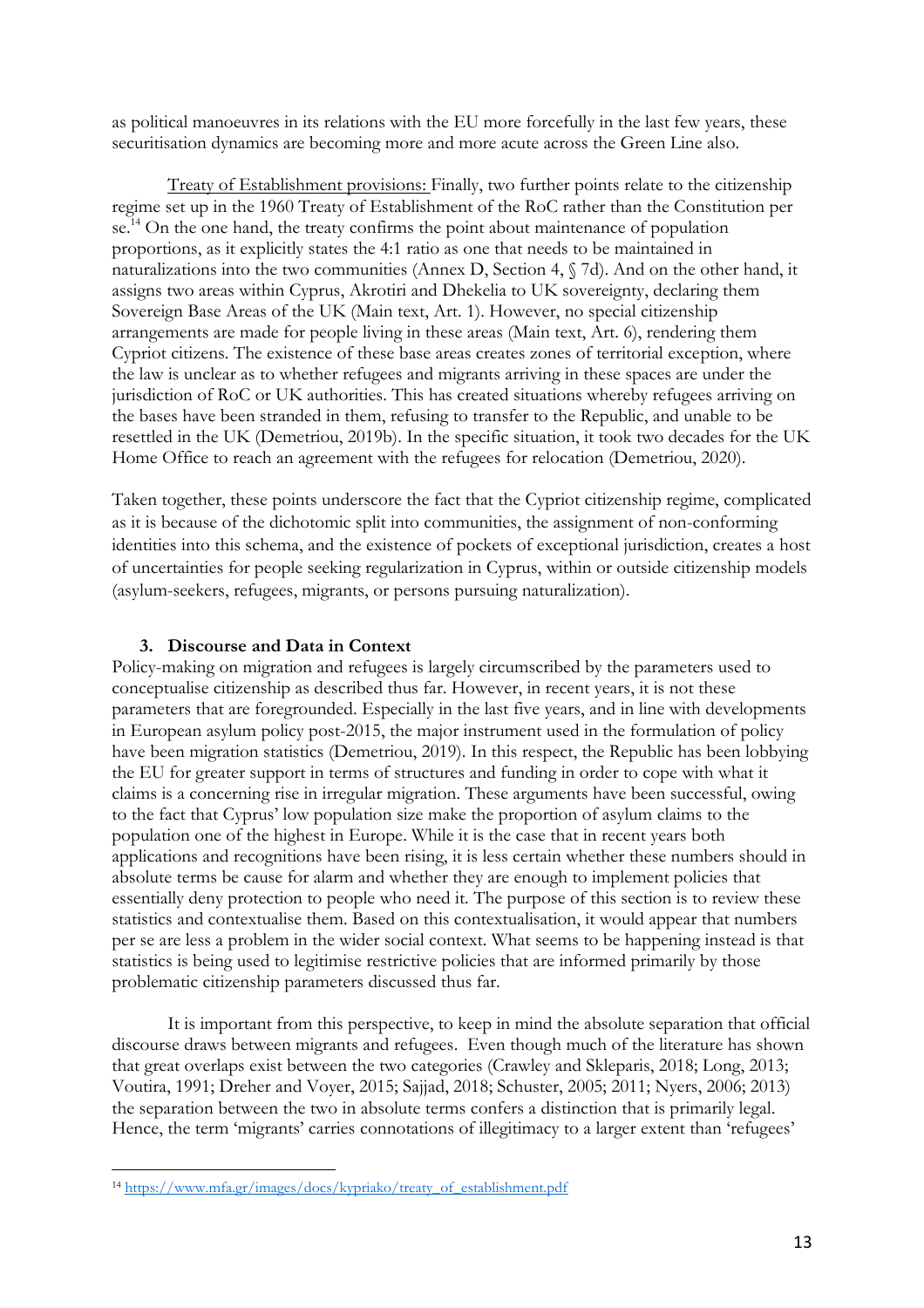does. At the same time, the category 'migrants' is further differentiated in terms of regularity between those migrants who are properly registered and whose presence is not, in general, construed as problematic, and those migrants who do not have valid papers and on whom xenophobic discourse primarily focuses. The category 'refugees', on the other hand, is often differentiated between 'refugees' and 'asylum-seekers', with the latter term often carrying similar connotations of illegitimacy, premised on the belief that many asylum applicants are irregular migrants seeking regularisation. In this sense, it is important to look at asylum statistics in relation to general migration statistics; and it is more relevant to do so in these terms rather than in relation to population size.

In terms of migration, between 1998 and 2018 the Republic of Cyprus reported an average of 15,000 migrants per year, about half of which were Europeans (Figure 1).<sup>15</sup> Between 2007 and 2018 the total number of people who acquired Cypriot citizenship was 25,867 with a rising trend since 2013. Between 2014 and 2019 long-term residents (on permits of over 5 years) increased from 4,116 to 27,168 (Figure 2). In the last ten years there were 167,622 new residence permits issued, about half of them for workers (Figure 3). In terms of asylum, during the same decade, 8,405 asylum applications received positive decisions at first instance, and 12,350 were rejected. Of these, only 1,225 were for refugee status under the Convention, while 7,155 were for subsidiary protection and just 65 for humanitarian (Figure 4). There was an additional 11,585 decisions made on appeals with only 1,025 being successful, and only 175 for Convention status, 670 being for subsidiary protection and 180 humanitarian. Finally, in terms of policing, almost 8000 people were refused entry to the Republic in the same period, while 62,760 were found to be illegally present. Of those, 25,385 were ordered to leave and 24,755 were returned.









<sup>15</sup> Data extracted from Eurostat database.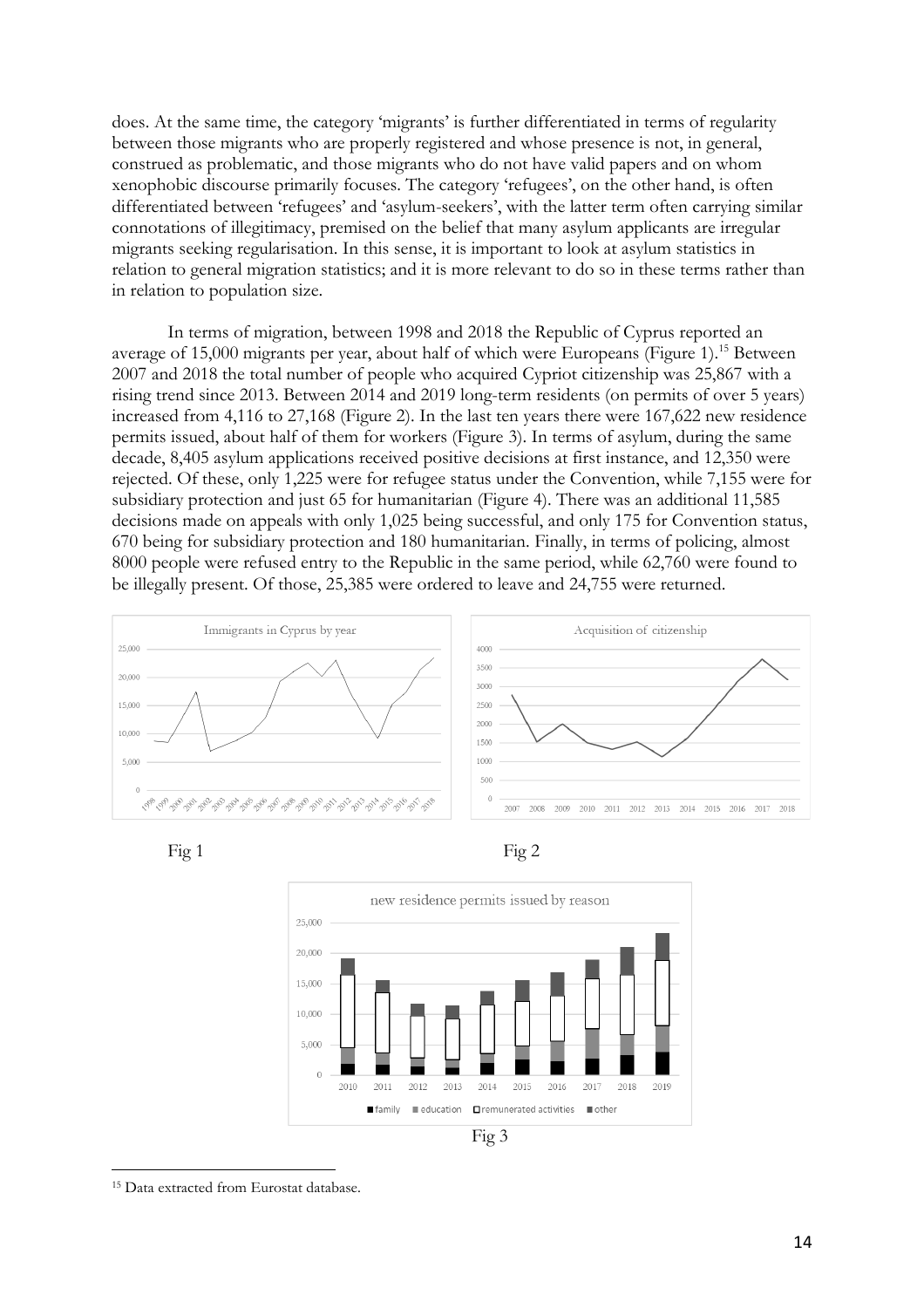



In all these statistics, which paint the general picture of regular migration, the period around 2013 appears as a turning point, with low migration numbers across most categories. This would most reasonably be related to the financial crisis experienced in that year, when the country saw the near-collapse of its banking sector (Zenios, 2013; Pashardes and Pashourtidou, 2013; Clerides, 2014). The impending crisis had slowed the economy slightly prior to the collapse and impacted it severely for a long time after. This would have made Cyprus a not very attractive destination for labour migration. In contrast, the years at the end of the first decade of the millennium had seen a property boom (Michaelides, 2014; Clerides and Pashourtidou, 2007). Following Cyprus's entry to the EU in 2004, this would have been a pull factor. Similar attraction can be gleaned in the last five years, when the economy appears to be recovering.

The same uneven pattern is observed in irregular migration. Persons classified as found to be illegally present in the country numbered 8,230 in 2011. This was the highest number for the years between 2008 and 2017, while a sharp drop to 4,980 was recorded in 2014, the lowest number being 3,450 in 2016, with a rise the following years. Further data shows that across those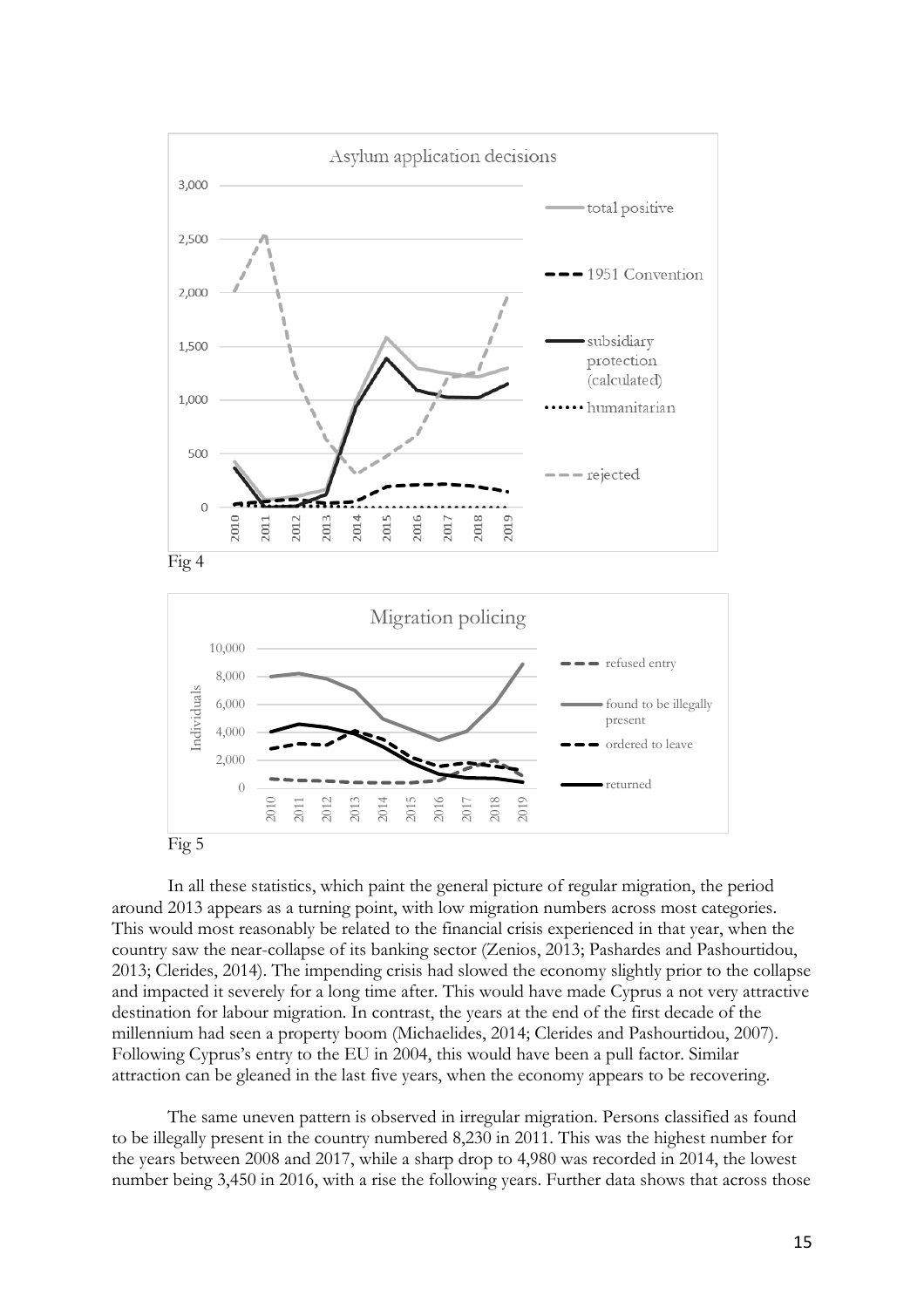years, adult males comprised the majority of this population and girls the smallest minority. Asylum applications (not in graph), for which data is recorded in a longer timeframe, evidence an increase following Cyprus's entry to the EU (from 950 in 2002 to 9,675 in 2004), a steady drop from 2007 (6,780 applications) to 2013 (1,255 applications) and a slow rise until 2016 (2,940 applications). A comparison indicates that 'illegal presence' does not necessarily correlate with asylum applications. For example, the high number of "illegals" for 2011 (8,230) does not map onto, in any obvious way, the asylum application numbers lodged for that year, which were less than 2,000. What is better correlated are the peaks in both rejection decisions and arrests in that year (figures 4 and 5). This in turn might suggest that a hostile environment could have worked to deter applications. The rates of rejection have been diachronically high, falling only around 2013, when, as we have seen, application numbers were also lower, and then beginning to rise again (Figure 4). Also, in respect to positive decisions, until 2009 the protection offered was mostly under subsidiary status, i.e., not affording the full rights of refugee protection under the terms of the 1951 Convention. This would have had repercussions on the rights of people to create a settled life in Cyprus. In reading these numbers, one should keep in mind the argument that policing and categorization create the situations of 'illegality' that demography then documents (Luibheid, 2013; Andresson, 2014; Tazzioli, 2014; Rygiel, 2011). At the same time, it should also be remembered that regularity and irregularity are hardly mutually exclusive. Shifts may occur between them, as when persons overstay their visas, or gain rights through work arrangements or marriage.

Overall, what the reported numbers show is that regular migration (not considered a problem) far outweighs irregular migration by 4:1, in terms of absolute total numbers over the last decade (figure 6). In fact, this ratio has been decreasing rather than increasing in the last five years, in which discourses have become more alarmist. This begs a question as to whether the situation is as dire as public discourse and authorities present it to be. Even starker is the difference between categories of protected people and regular migrants, where the former account for just 5% of the whole migrant population, and just 3% of the total foreign population (figure 7). For the case of refugees protected under the 1951 Convention, this percentage drops to less than 1%. The argument therefore that refugee movements into the country pose a threat to services, the social fabric, and the system as a whole, appears weak. What seems to be the case is rather that discourses of alarm legitimise and support a hostile environment that pushes people into irregularity.



Although these statistics refer to exclusively to the Republic, much of what they represent is connected to the situation in the north, which is neither well documented, nor transparently managed. Turkey control over politics in the north, primarily through ensuring financial aid in exchange for influence over policies (Bozkurt, 2013), has a particular impact on population demographics. As institutions are not stringently monitored, statistics produced by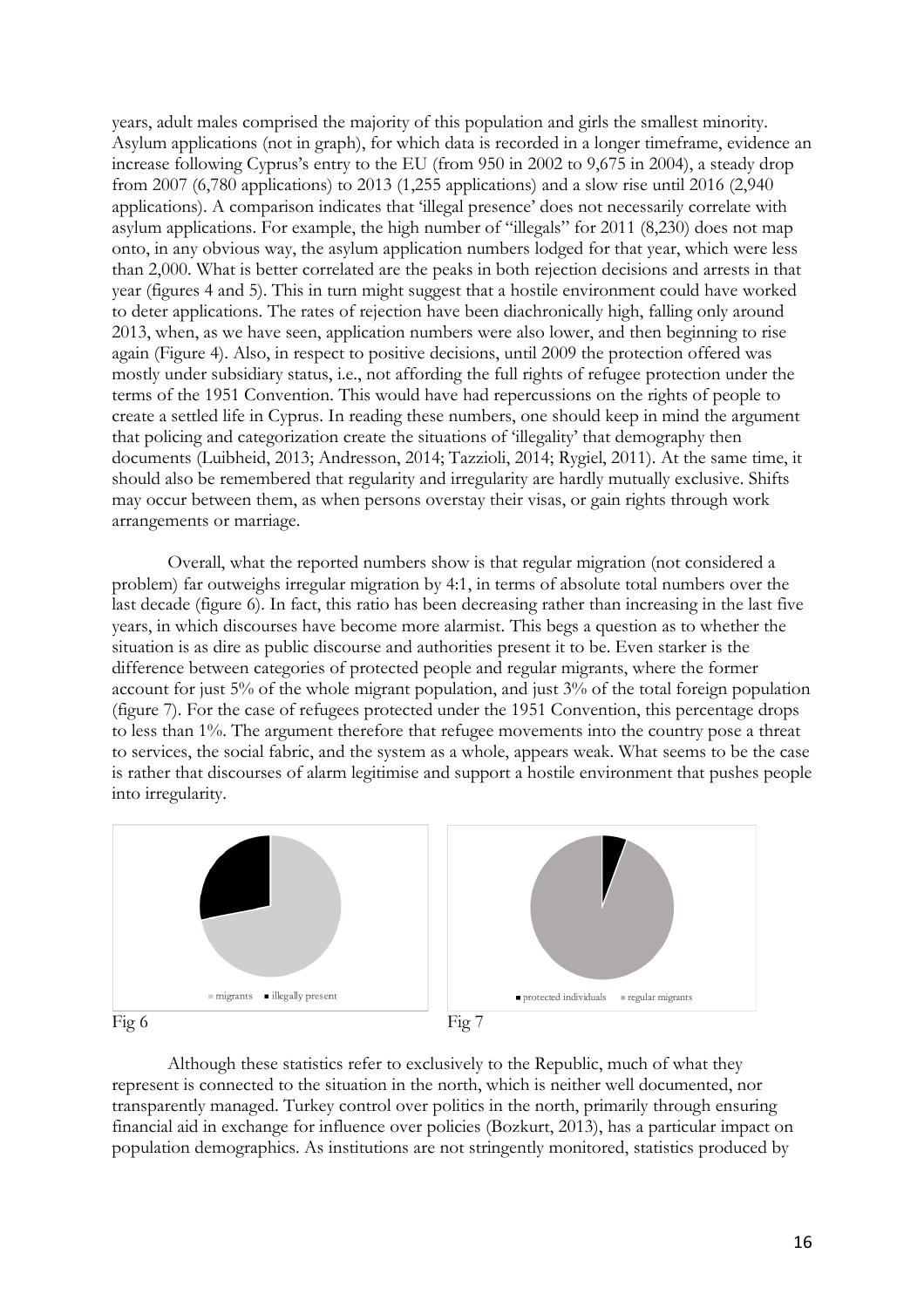Turkish-Cypriot authorities are scant and relatively arbitrary.<sup>16</sup> The education sector is increasingly being seen as one of the routes through which shifts between regular and irregular migration occur. <sup>17</sup> The higher education sector has developed into one of the most important areas attracting foreigners to northern Cyprus (Katircioglu, 2010). There are currently 16 universities, reportedly with a total student population of 101,000. Of those, 88,000 are foreign and hail from 135 countries, 56,000 of them from Turkey.<sup>18</sup> In this field too, data is not readily available.

The lack an asylum system in place in the north effectively means that statistics in this field are altogether absent. Applications are dealt with through UNHCR, with decisions aimed primarily at relocation of those afforded protection. A law to institute a domestic framework for refugee protection has been discussed since 2015. The draft law prohibits refoulement and provides protections for minors, including unaccompanied minors, and provides rights to residence and work under a clause for humanitarian grounds. A 2012 report by the Refugee Rights Association registered 221 asylum applications in the years between 1999 and 2011, with yearly numbers ranging from 1 to 43 applications (Polili, 2012: 90). It also reported that the vast majority of applicants (85%) hailed from Iraq, Palestine, and Syria. A significant number of asylum applicants in the north are rejected and deported (ibid), while many are also reportedly pushed back at the border.

The fact that significant numbers of people seeking international protection who arrive in northern Cyprus actually cross the Green Line and file asylum applications with the authorities of the RoC is an important point which clearly shows how the Cyprus conflict is affecting migration and protection. Although this fact has been raised as a concern with EU authorities since the early 2000s, it is interesting to note that statistics regarding people who are "refused entry at the land border" are not provided to Eurostat, presumably because the Green Line is not recognised as a state border. This is indicative of how parameters related to the conflict relate to migration and refugee protection today, but are not consistently treated as issues to address politically (e.g. in negotiation or, even less so, collaboration, with Turkish-Cypriots) rather than managerially (asking the EU to assist in management). The last part of this article addresses the implications of this situation, where the nexus between migration and the Cyprus conflict is largely determined by the exclusions of the citizenship regime.

#### **4. Conclusion: Implications for policy and practice**

The escalation of the crisis in Syria has rendered Cyprus's position as a relatively peaceful European Union outpost in the region immensely significant. In the last quarter of 2015, there were three shipwrecks close to the southern shoreline, a phenomenon that had not been seen for years. Many of the applications for refugee protection in the RoC had, until then, been filed by individuals crossing from the north or by individuals who had entered as migrants and had lost their regular status. This change is indicative of wider, and more profound changes to the patterns and routes of migration, which seem set to continue in the coming years and as long as conflicts in the region remain unresolved. Continuing instability in Syria, the capacity of

<sup>&</sup>lt;sup>16</sup> The 2011 population census registered 286,257 people in northern Cyprus, of whom 190,494 held TRNC citizenship (66.5%). Another 80,550 were Turkish citizens (dual citizenships counted within the TRNC number), corresponding to 28% of the population. All other groups, 0.3% and 1.3% of the total, numbered just over 1,000 at most, and hailed from the UK, Turkic republics, Nigeria, Iran, Pakistan, and Bulgaria [\(http://www.devplan.org/Frame-tr.html\)](http://www.devplan.org/Frame-tr.html).

<sup>&</sup>lt;sup>17</sup> For example, in the early months of 2018 concerns were raised about exploitation rings targeting Zimbabwean students [\(https://www.herald.co.zw/zim-students-in-cyprus-journey-of-broken-promises/\)](https://www.herald.co.zw/zim-students-in-cyprus-journey-of-broken-promises/).

<sup>18</sup> [http://www.studyinnorthcyprus.org/?page\\_id=5422](http://www.studyinnorthcyprus.org/?page_id=5422)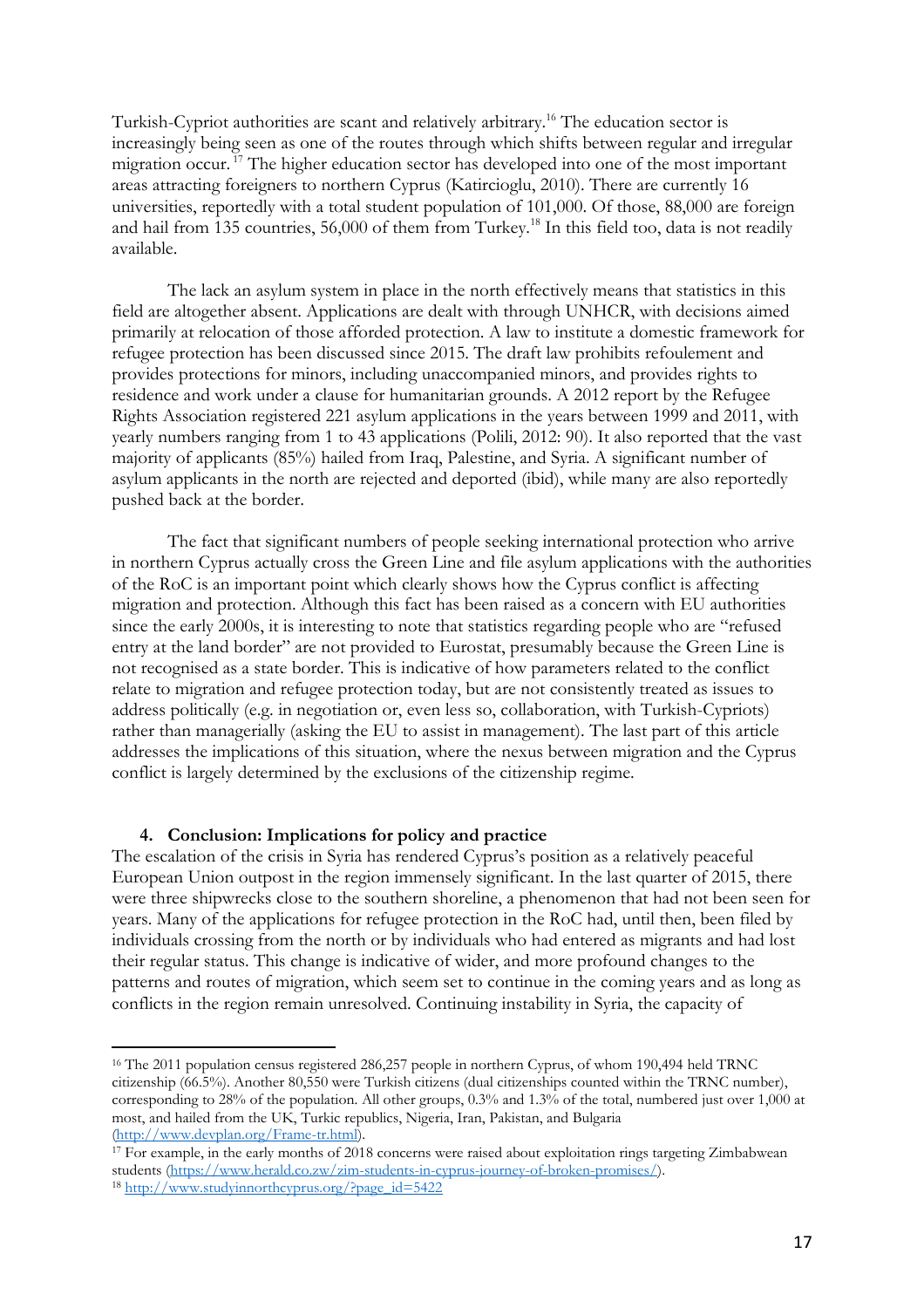neighbouring countries like Jordan, Lebanon, and Turkey, to accommodate refugees, their policies vis-à-vis the EU, the terms of operation of FRONTEX, the EU's border agency, in the region, border policies in the region and the EU, as well as migration and refugee protection policies in the EU and beyond, are all factors impacting on refugee and migrant arrivals in Cyprus. Collecting data both on movement and on policies is thus crucial to identifying the changing position and role of Cyprus in this crisis-- in the region, and in the EU. Considered analysis can identify ways in which Cyprus can play a positive role in this crisis, from mapping the local situation in terms of humanitarian responses thus far, policy frameworks currently under formation, and public discourses on migration which make reference to security threats and concerns and to humanitarian needs. Also relevant to consider is the relation between local dynamics around the negotiations: how far peace-building arrangements, for example, account for regional instability and threats, as well as the need to integrate growing migrant and refugee populations in the federal state are important questions that have not been discussed in the negotiations. Equally, the ways in which failure to reach an agreement will impact on refugee protection capacities in the two polities and on future migration routes also needs to be considered.

Since 2015, reception infrastructures in Cyprus have been given more attention, and funding has been channelled to improve them. However, dire problems still exist. The EU-Turkey statement issued in March 2016, under which migrants can be returned to Turkey in exchange for the relocation of Syrian refugees, bears no relevance for policy-makers in Cyprus, who do not maintain relations with Turkey because of the conflict. Whether this will have any substantial effect on patterns of migration vis-à-vis Cyprus is still to be seen. But having in mind that the statement has been criticized heavily by human rights organizations, the RoC's choice not to apply it would appear to afford some space, albeit little, for better protection than that afforded in places where the statement is applied. Cyprus participates in the operations of FRONTEX and has hosted meetings on the island. Although information on this relationship is scant, possibilities for tighter cooperation are likely if migration dynamics intensify.<sup>19</sup>

Given current trends, it appears that the field of migration into Cyprus will still change in the coming years. It also appears that as long as the Cyprus problem remains unresolved, the impact on migration, along the lines mentioned here, and perhaps in new ways yet to be seen, will continue. As the report has tried to show, it is an area that deserves more attention from policy-makers and researchers, if better conditions and procedures are to be put in place in an effective manner. Areas that should be given particular attention include:

- (i) The relevance of the Green Line as a space from which migrants and refugees cross. One aspect that has not yet been considered in research and policy is the movement in the opposite direction, i.e., of migrants in the south who choose, for various reasons, to cross to the north and seek employment there or in Turkey. The factors involved in this movement remain to be explored, alongside their impact on the migration field more generally.
- (ii) The relevance of the Cyprus conflict in structuring the rhetoric on migration. In this respect, the discourse espoused by the far right has been given particular attention and shown to contribute substantially in the securitization of migration in conjunction with the call to close the checkpoints. At the same time, the adversarial logic on which perceptions of demographics are based and which emanate from as far back as the constitution of 1960 and its citizenship regime,

<sup>19</sup> <http://www.police.gov.cy/police/police.nsf/All/C513B54A8B39D23EC2257A2F002CC76C>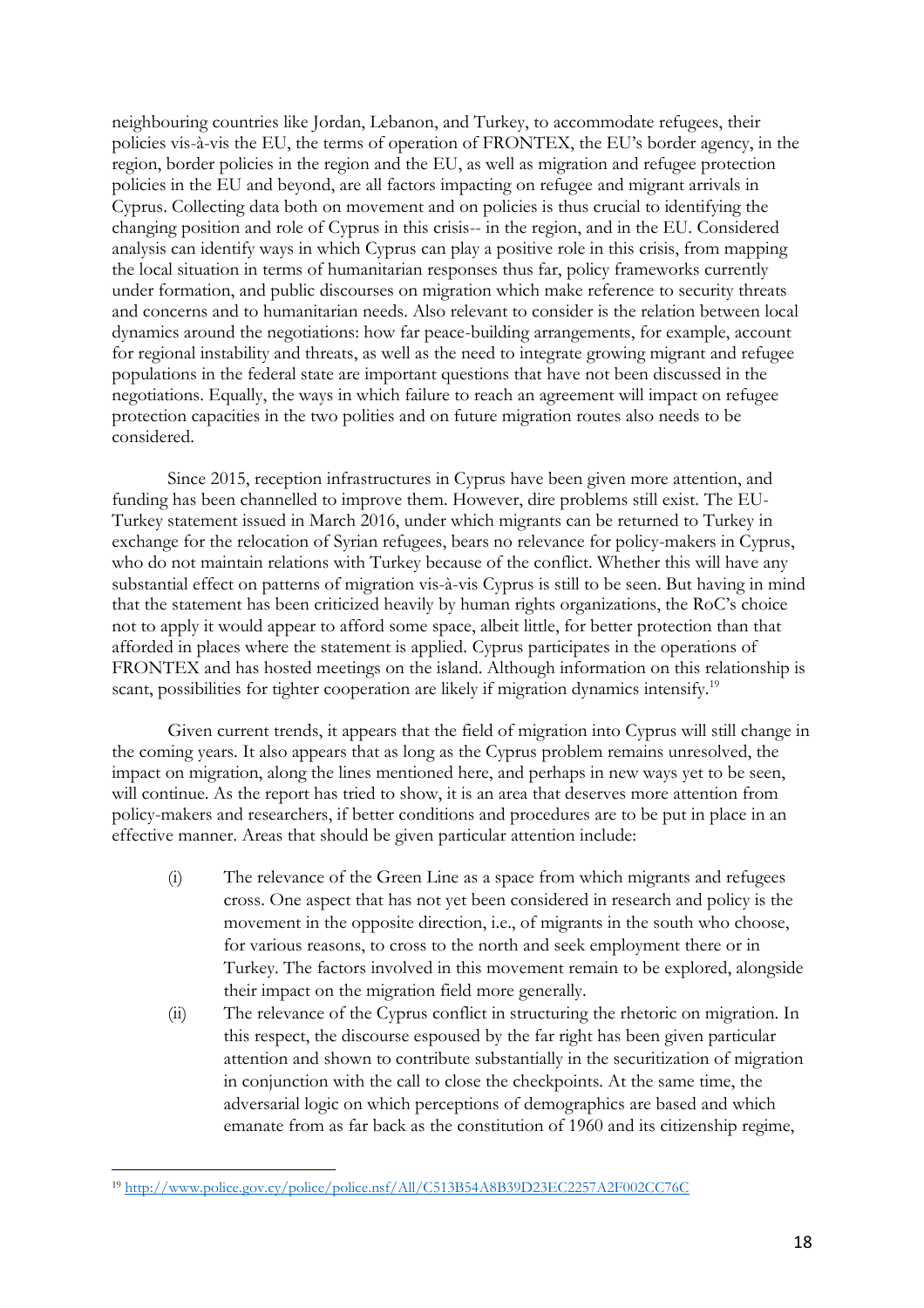has also been shown to still guide the ways in which migrants and refugees are treated. A key area of concern here is integration, which has been shown to be particularly difficult in Cyprus, and as one of the case-studies shows, remains so in cases of naturalization, even if this occurred generations prior. The picture painted in this respect is bleak, and is perhaps the main area on which efforts should be expended, i.e., creating more welcoming conditions of living.

- (iii) Another difficulty with perceptions of migration pertains to the north, where the demographic orientation of Turkish policy in settling people at different points through the years has cemented views of intolerance amongst Turkish-Cypriots, including even the progressive pro-peace side. This hampers communication on the issue between the sides, and effectively precludes possibilities of coordination, even on the civil society side, except for NGOs focussing explicitly on refugee rights. Better communication on this issue will undoubtedly be beneficial to the coordination of policy, reception, and integration, and could prove an entry point for a breakthrough in the peace negotiations as well.
- (iv) The impact of new dynamics post-2015 is yet to be determined, but the noted indications must be given further consideration and examined explicitly for their intersection with local conflict dynamics.

In sum, the current migration regime indicates serious problems, a substantial proportion of which emanate from factors relating to the Cyprus conflict. New dynamics developing in the region around Cyprus need to be seen as opportunities for addressing these problems, rather than allowing them to become further complicated.

#### **References:**

Agathangelou, A. (2004). *The global political economy of sex: Desire, violence, and insecurity in Mediterranean nation states*. London: Palgrave.

Agathangelou, A. M., & Ling, L. H. M. (2003). Desire industries: Sex trafficking, UN peacekeeping, and the neo-liberal world order. *The Brown Journal of World Affairs*, *10*(1), 133-148.

Andersson, R. (2014). *Illegality, Inc.: Clandestine migration and the business of bordering Europe*. Berkeley: Univ of California Press.

Angeli, D. (2016). *Demand in the context of trafficking in human beings in the domestic work sector in Cyprus*. DemandAT Country Study No.2, [http://cadmus.eui.eu/bitstream/handle/1814/41925/DemandAT\\_CountryStudies\\_201](http://cadmus.eui.eu/bitstream/handle/1814/41925/DemandAT_CountryStudies_2016_02.pdf?sequence=1&isAllowed=y) [6\\_02.pdf?sequence=1&isAllowed=y](http://cadmus.eui.eu/bitstream/handle/1814/41925/DemandAT_CountryStudies_2016_02.pdf?sequence=1&isAllowed=y) (accessed July 2018)

Anthias, F., 1992. *Ethnicity, class, gender, and migration: Greek Cypriots in Britain*. Avebury.

Bozkurt, U. (2013). Neoliberalism with a human face: making sense of the Justice and Development Party's neoliberal populism in Turkey. *Science & Society*, 77(3), 372-396.

Cabot, H. (2014). *On the doorstep of Europe: Asylum and citizenship in Greece*. Pittsburg: University of Pennsylvania Press.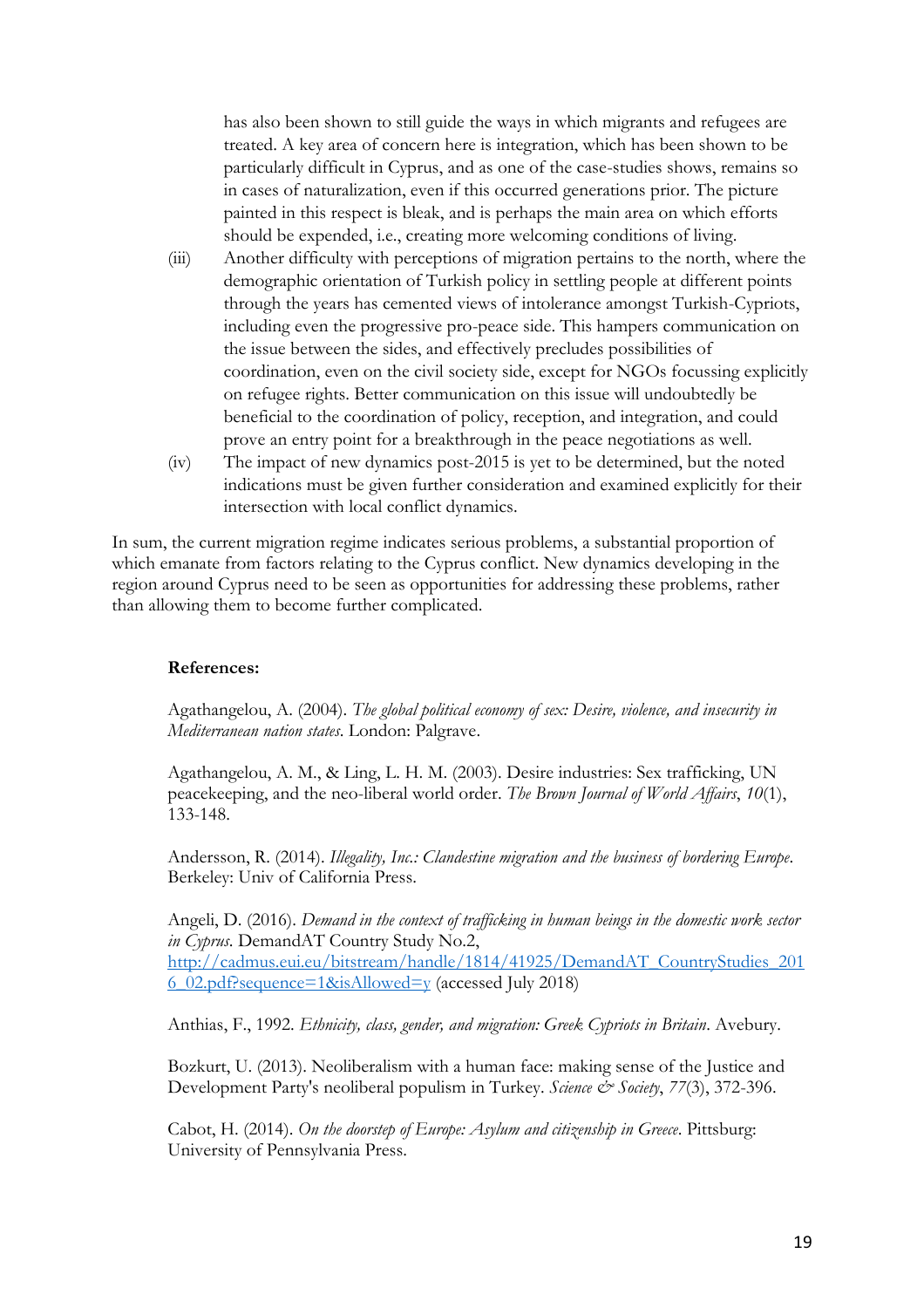Cahill, D., 2015. Turkish Cypriots in Australia: The Evolution of a Multi-hyphenated Community and the Impact of Transnational Events. In *Reconciling Cultural and Political Identities in a Globalized World* (pp. 211-226). Palgrave Macmillan, London.

Clerides, S. (2014). The collapse of the Cypriot banking system: a bird's eye view. *Cyprus Economic Policy Review*, *8*(2), 3-35.

Clerides, S., & Pashourtidou, N. (2007). Tourism in Cyprus: recent trends and lessons from the tourist satisfaction survey. *Cyprus Economic Policy Review*, *1*(2), 51-72.

Constantinou, C. M. (2007). Aporias of identity: Bicommunalism, Hybridity and the Cyprus Problem'. *Cooperation and Conflict*, *42*(3), 247-270.

Constantinou, C. M. (2008). On the Cypriot states of exception. *International Political Sociology*, *2*(2), 145-164.

Constantinou, C. M., & Richmond, O. P. (2005). The long mile of empire: power, legitimation and the UK bases in Cyprus. *Mediterranean Politics*, *10*(1), 65-84.

Ċoureas, N. (2000). The Latin Elite on Cyprus: trying to keep apart. *Journal of Mediterranean Studies*, *10*(1), 31-45.

Crawley, H. and Skleparis, D., 2018. Refugees, migrants, neither, both: Categorical fetishism and the politics of bounding in Europe's 'migration crisis'. *Journal of Ethnic and Migration Studies*, *44*(1), pp.48-64.

De Genova, N. (2013). Spectacles of migrant 'illegality': the scene of exclusion, the obscene of inclusion. *Ethnic and Racial Studies*, *36*(7), 1180-1198.

Demetriou, M., 2003. Priming the diaspora: Cyprus and the overseas Greek cypriots. In *International Migration and Sending Countries* (pp. 185-205). Palgrave Macmillan, London.

Demetriou, O. (2018a). *Refugeehood and the Postconflict Subject: Reconsidering Minor Losses*. Albany: State University of New York Press.

Demetriou, O. (2018b). The Longue Duree of Greco-Turkish Borders. In *The political materialities of borders: new theoretical directions*. Manchester: Manchester University Press.

Dreher, T. and Voyer, M., 2015. Climate refugees or migrants? Contesting media frames on climate justice in the Pacific. *Environmental Communication*, *9*(1), pp.58-76.

Ellinas, A. A. (2010). *The media and the far right in Western Europe: Playing the nationalist card*. Cambridge: Cambridge University Press.

Erdal, M. I. (2011). *The making of sovereignty through changing property/land rights and the contestation of authority in Cyprus* (Doctoral dissertation, Oxford University).

Evdokas, T., Mylona, L., Paschalis, C., Olym-pios, C., Chimona, S., Kalava, E., Theodorou, N. and Demetriadou, E., 1976Refugees of Cyprus: A Representative Socio-Psychological Study. *Nicosia: Privately Published*.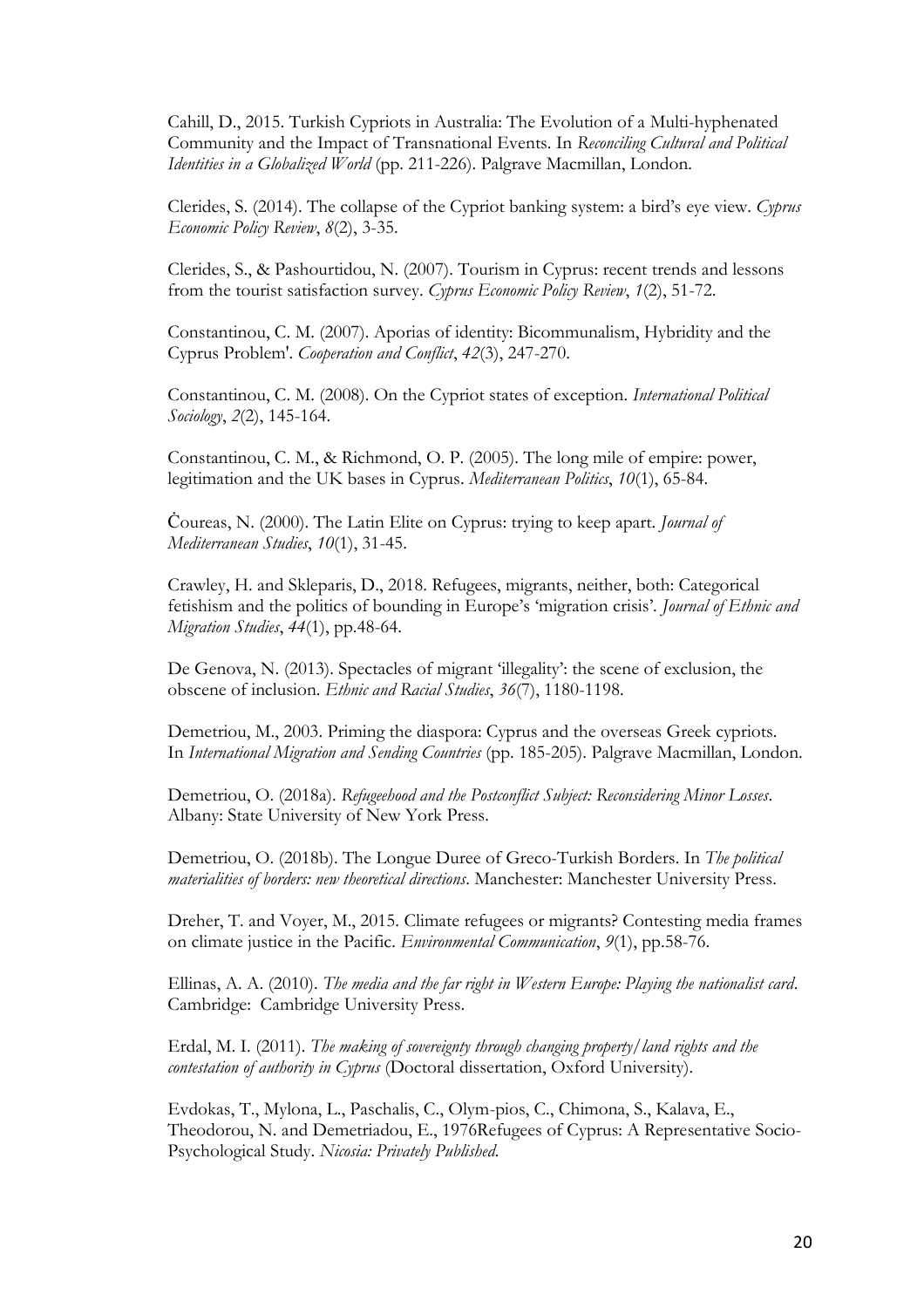French, D., 2017. Toads and Informers: How the British Treated their Collaborators during the Cyprus Emergency, 1955–9. *The International History Review*, *39*(1), pp.71-88.

Goynuklu, C. 2012. Human Rights Of Migrant Workers In North Cyprus, - May 2012 - Ceren Göynüklü (tr/eng[\)http://www.ktihv.org/raporlar/kibrista\\_gocmen\\_haklari.pdf](http://www.ktihv.org/raporlar/kibrista_gocmen_haklari.pdf)

Katircioğlu, S. T. (2010). International tourism, higher education and economic growth: The case of North Cyprus. *The World Economy*, *33*(12), 1955-1972.

Katsourides, Y. (2013). Determinants of extreme right reappearance in Cyprus: the National Popular Front (ELAM), Golden Dawn's sister party. *South European Society and Politics*, *18*(4), 567-589.

Kirtsoglou, E., & Tsimouris, G. (2016). "Il était un petit navire": The refugee crisis, neoorientalism, and the production of radical alterity. *Journal of Modern Greek Studies, Occasional Paper Series*, *9*, 1-14.

KISA. (2014). Mapping out the situation of labour trafficking in Cyprus. Nicosia.

Loizos, P., 1981. *The heart grown bitter: A chronicle of Cypriot war refugees*. CUP Archive.

Loizides, N. (2011). Contested migration and settler politics in Cyprus. *Political Geography*, *30*(7), 391-401.

Long, K., 2013. When refugees stopped being migrants: Movement, labour and humanitarian protection. *Migration Studies*, *1*(1), pp.4-26.

Luibhéid, E. (2013). *Pregnant on arrival: Making the illegal immigrant*. Minneapolis: University of Minnesota Press.

Mainwaring, C. (2012). Resisting distalization? Malta and Cyprus' influence on EU migration and asylum policies. *Refugee Survey Quarterly*, *31*(4), 38-66.

Mainwaring, C. (2014). Small states and nonmaterial power: Creating crises and shaping migration policies in Malta, Cyprus, and the European Union. *Journal of Immigrant & Refugee Studies*, *12*(2), 103-122.

Michaelides, A. (2014). Cyprus: from boom to bail-in. *Economic Policy*, *29*(80), 639-689.

MIGS. 2007. Mapping the Realities of Trafficking in Women for the purpose of sexual exploitation in Cyprus. Final Report. Available at [http://www.medinstgenderstudies.org/wp-content/uploads/migs-trafficking](http://www.medinstgenderstudies.org/wp-content/uploads/migs-trafficking-report_final_711.pdf)[report\\_final\\_711.pdf](http://www.medinstgenderstudies.org/wp-content/uploads/migs-trafficking-report_final_711.pdf)

Neophytou, L., & Koutselini, M. (2008). The Innovation of zones of educational priority in Cyprus: The side effects of reliance on conservative policy. *Curriculum and Teaching*, *23*(1), 41-57.

Nevzat, A. (2005). *Nationalism amongst the Turks of Cyprus: the first wave*. Oulu: Oulu University Press.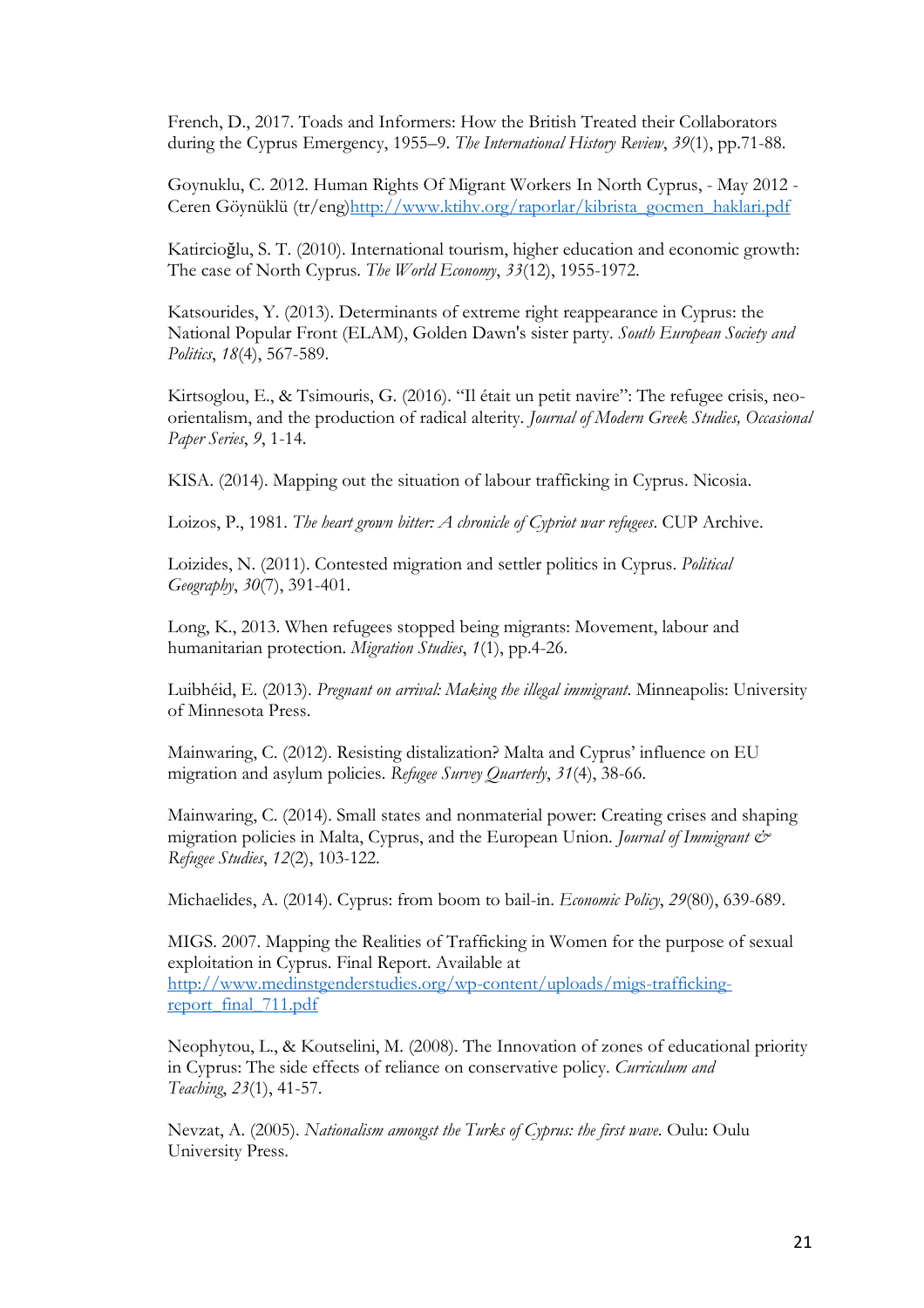Nicolaou, E. (1996). Recent Developments in Family Law in Cyprus. *International Survey of Family Law, 1996,* 121-134.

Nyers, P. (2006). The accidental citizen: acts of sovereignty and (un) making citizenship. *Economy and society*, *35*(1), 22-41.

Nyers, P. (2013). *Rethinking refugees: Beyond state of emergency*. London: Routledge.

Panayiotopoulos, C. and Nicolaidou, M., 2007. At a crossroads of civilizations: multicultural educational provision in Cyprus through the lens of a case study. *Intercultural Education*, 18(1), pp.65-79.

Panourgià, N. (2014). Of salt mines and salt cemeteries: Greek complicity in an international system of injustice. *Chronos* 10 (Feb 2014). [http://www.chronosmag.eu/index.php/n-panourgia-of-salt-mines-and-salt](http://www.chronosmag.eu/index.php/n-panourgia-of-salt-mines-and-salt-cemeteries.html)[cemeteries.html](http://www.chronosmag.eu/index.php/n-panourgia-of-salt-mines-and-salt-cemeteries.html) (accessed July 2018)

Papataxiarchis, E. (2016). Being 'there': At the front line of the 'European refugee crisis'*‐* part 1. *Anthropology Today*, *32*(2), 5-9.

Pattie, S. (1997). *Faith in History. Armenians rebuilding community*. London: Smithsonian Institution Press.

Pattie, S. (2013). Refugees and Citizens. *The Cyprus Review*, *25*(1), 133-145.

Pashardes, P., & Pashourtidou, N. (2013). Output loss from the banking crisis in Cyprus. *Department of Economics, UCY*.

Pavlou, V. (2016). Migrant domestic workers, vulnerability and the law: immigration and employment laws in Cyprus and Spain. *Investigaciones Feministas*, *7*(1), 1-7.

Polili, O. (2012). Refugee Rights In North Cyprus - Mayıs 2012 – Öncel Polili (tr/eng[\)http://www.ktihv.org/raporlar/multeci\\_haklari.pdf](http://www.ktihv.org/raporlar/multeci_haklari.pdf)

Rozakou, K. (2016). Socialities of solidarity: revisiting the gift taboo in times of crises. *Social Anthropology*, *24*(2), 185-199.

Rygiel, K. (2011). Bordering solidarities: Migrant activism and the politics of movement and camps at Calais. *Citizenship studies*, *15*(01), 1-19.

Rygiel, K. (2011). *Globalizing citizenship*. Vancouver: UBC press.

Sainsbury, S. C. (2009). *The silent presence: Asian female domestic workers and Cyprus in the New Europe*. State University of New York at Binghamton.

Sajjad, T., 2018. What's in a name? 'Refugees','migrants' and the politics of labelling. *Race & Class*, *60*(2), pp.40-62.

Schuster, L. (2005). The continuing mobility of migrants in Italy: shifting between places and statuses. *Journal of Ethnic and Migration Studies*, *31*(4), 757-774.